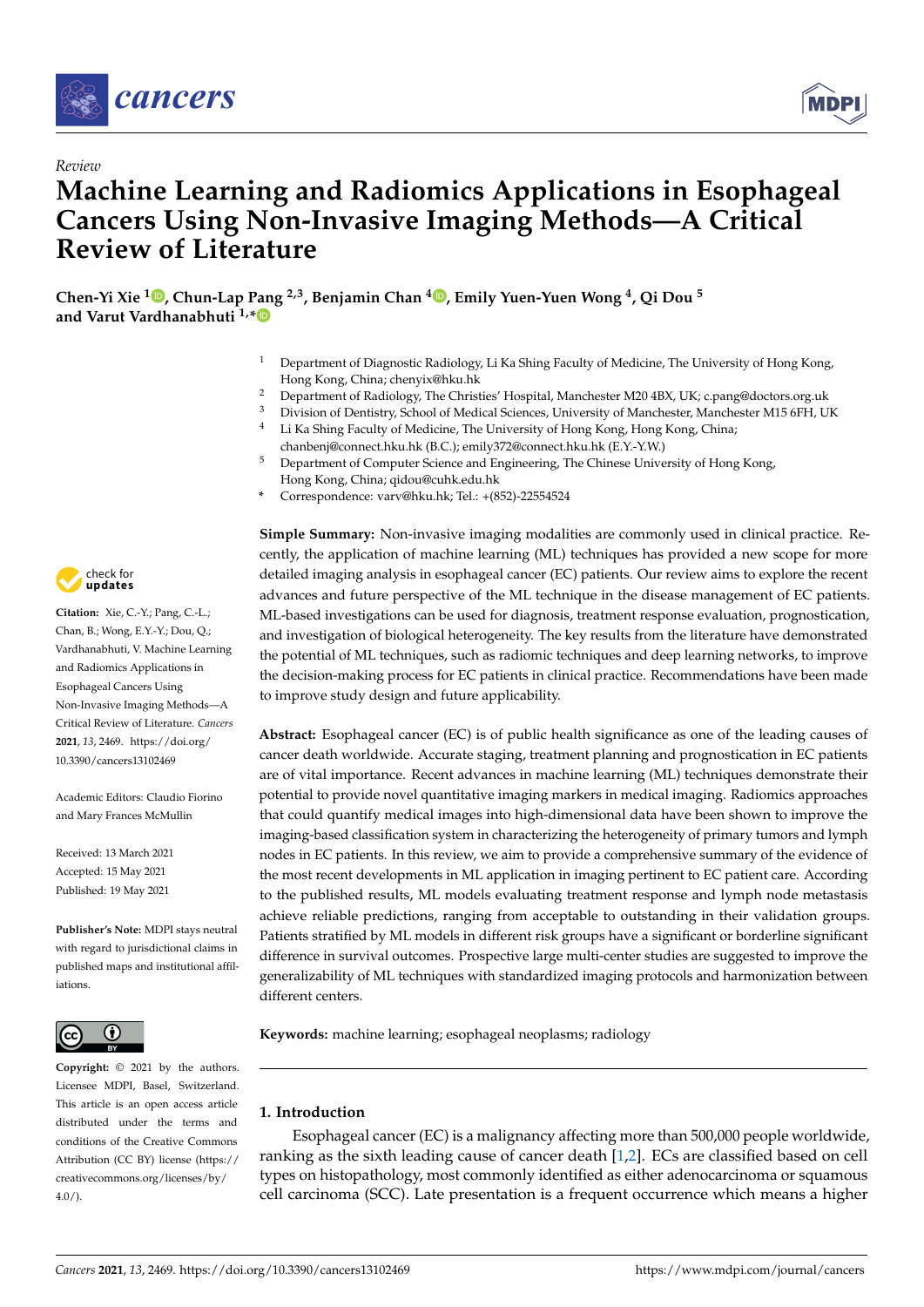proportion of EC patients have a worse prognosis [\[2\]](#page-18-1). The standard treatments for EC patients include surgery, radiotherapy, and chemotherapy. It is reported that neoadjuvant chemoradiotherapy (nCRT) plus surgery can improve patient prognosis for late-stage EC [\[3,](#page-18-2)[4\]](#page-18-3). Pathologic complete response (pCR) is related to the improvement of patients' survival. However, due to tumor heterogeneity, a proportion of patients receiving nCRT may still have disease recurrence after treatment [\[5\]](#page-18-4). Unfortunately, some patients may fail to achieve sufficient tumor reduction prior to surgery as well as suffer from chemoradiationrelated toxicity. For locally advanced disease, chemoradiotherapy is considered an option to improve survival and reduce recurrence [\[6\]](#page-18-5). Despite recent advances in therapeutics, the 5-year overall survival rate remains poor, ranging from 15% to 25% (3).

Accurate staging, treatment planning, and prognostication in EC patients is vital. Most recently, investigators have looked at novel applications such as radiomics using noninvasive imaging methods to improve the patient pathway. Previously hidden information can be found among different imaging modalities which may reflect the pathogenesis of EC. Computed tomography (CT), positron emission tomography (PET), mostly combined with CT (PET-CT), magnetic resonance imaging (MRI), and endoscopic ultrasonography (EUS) are commonly used for staging and follow-up [\[7\]](#page-18-6). The two most commonly used modalities for EC patients are CT and PET. However, their abilities to find small-sized lesions are limited, which affects the sensitivity and specificity of disease detection [\[8\]](#page-18-7).

Artificial intelligence (AI) is a general term that refers to a wide range of algorithms capable of identifying features amongst a large amount of data and performing inferences. Machine learning (ML) is a subset of AI and refers to algorithms able to learn and predict without explicit instructions. The development of ML has provided a new scope in imaging analysis. Radiomics can convert images into high-dimensional features by calculations based on shape and textural features as well as higher-order spatial features, incorporating relationships at a pixel level [\[9\]](#page-19-0). It has been reported that using a handcrafted radiomics approach improved the imaging-based classification system in characterizing the heterogeneity of primary tumors and lymph nodes in EC patients. More recently, deep neural networks, a branch of ML, have been regarded as promising alternatives for extracting features and conducting medical image analysis in an end-to-end scheme [\[10–](#page-19-1)[12\]](#page-19-2). Remarkable success with various analysis tasks have been witnessed, including diagnosis of skin cancer [\[13\]](#page-19-3), prediction of cardiovascular risk factors [\[14\]](#page-19-4), classification of lung cancer histopathology images [\[15\]](#page-19-5), detection of lung abnormalities in COVID-19 CT images [\[16\]](#page-19-6), and automated segmentation for robust quantitative measurements [\[17\]](#page-19-7). Unlike the conventional handcrafted radiomics approaches, deep networks are composed of multiple nonlinear transformation layers to perform automatic feature extraction in a data-driven way, thus is powerful in capturing more high-level and generalizable features for intelligent analysis of complex medical images. Nevertheless, there is ongoing debate, particularly about the interpretability and clinical usefulness of ML studies. We set out to provide a summary of the evidence of the most recent developments in ML application in imaging pertinent to EC diagnosis and follow-up.

#### **2. Machine Learning and Radiomics Workflow for Oncology Imaging**

## *2.1. Radiomics*

Advancements in pattern recognition, medical image analysis, and artificial intelligence have laid the foundation for the rapid maturation of radiomics. Radiomics is the process of quantifying medical images into high-dimensional data with respect to prediction targets and subsequently mining the data for more informed clinical decisionmaking [\[18\]](#page-19-8). Contrary to conventional application of medical images, mainly for qualitative diagnosis and visual representation, radiomics exploits image analysis to identify features, often from standard-of-care images, for improving prediction accuracy in diagnosis, prognosis, and determination of optimal treatment regimes. Inclusion of the suffix -omics in radiomics indicates its ability in producing high-dimensional data from limited samples, as -omics fields are characterized by their data-mining potential [\[19\]](#page-19-9). The idea that studying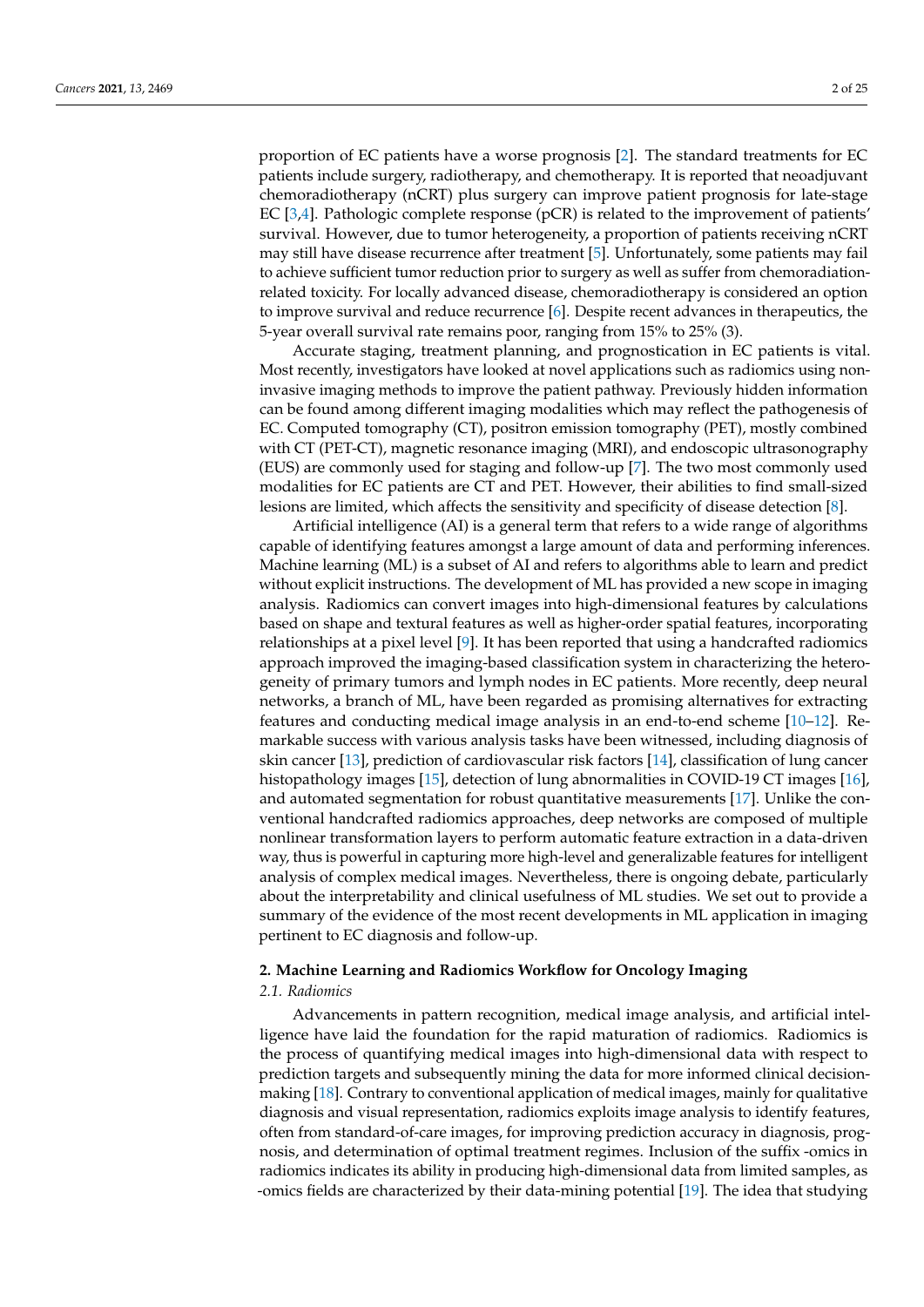information embedded in medical images could aid in improving prediction and reflect more accurate clinical endpoints is the driving force of radiomics. More specifically for cancer imaging, extracting image features based on tumor texture, phenotype, and habitat, radiomics' potential in quantifying intratumoral and intertumoral heterogeneity brings hope for more personalized and effective treatments for cancer patients, particularly where contemporary treatments may fail due to intratumor heterogeneity [\[20\]](#page-19-10). Varying methods of feature extraction exist between different radiomics pipelines [\[21\]](#page-19-11). The image biomarker standardization initiative (IBSI) is an independent international collaboration, which aims to improve the reproducibility and standardization of radiomics studies [\[22\]](#page-19-12). The IBSI reference manual has made recommendations for a set of standardized radiomics feature calculation and processing guidelines to practice radiomic studies. It is suggested to check radiomics software's compliance with the IBSI standard before application for better clinical translation.

## *2.2. Radiomics Workflow*

The workflow of a radiomic study can be categorized into six stages: problem identification, data curation, feature extraction, feature reduction, modelling, and model validation [\[23](#page-19-13)[,24\]](#page-19-14).

## 2.2.1. Problem Identification

The first step is to identify the clinical problem and what researchers are aiming to predict. A prediction endpoint (PE) usually refers to a clinical endpoint relevant to the patient and attending clinician. PEs could be categorical (for example treatment response patterns) or scaler (for example disease-free survival in months).

## 2.2.2. Data Curation

Information about imaging modality that would be applicable to the clinical problem is needed. Image acquisition follows and involves obtaining the medical images from all patients in full accordance with the protocol to ensure consistency. Radiomics features are typically extracted from the regions of interests (ROIs). Delineation of ROI is conducted manually, semi-automatically or fully automatically. Manual segmentation requires experienced radiologists to contour the full tumor regions, which is still regarded as the gold standard in many applications [\[25](#page-19-15)[–27\]](#page-19-16). Semi-automatic segmentation is usually realized by thresholding and region-growing techniques, which is more efficient as it requires less manual intervention [\[28,](#page-19-17)[29\]](#page-19-18). The manual or semi-automatic segmentation could be conducted using open-source or commercial software, such as ITK-SNAP [\[30\]](#page-19-19), LIFEx [\[31\]](#page-20-0), MITK [\[32\]](#page-20-1), ImageJ [\[33\]](#page-20-2), and 3D Slicer [\[34\]](#page-20-3). Bias caused by inter-algorithm and inter-reader variability [\[35\]](#page-20-4) could be limited by multiple segmentation, such as manual segmentation by multiple clinicians or using a diverse combination of segmentation algorithms. A recent systematic review by Traverso et al. [\[36\]](#page-20-5) pointed out that radiomics textural and shape features could be sensitive to manual segmentation differences. Semiautomated segmentation methods are found to provide a better alternative to manual slice-by-slice delineations in terms of feature reproducibility [\[37](#page-20-6)[,38\]](#page-20-7). Automatic segmentation methods are suggested to be broadly applied in EC studies to optimize the clinical applicability. Auto-segmentation using deep learning is now a rapidly developing technique and has been proved to be potentially a reliable and reproducible tool for tumor delineation [\[39](#page-20-8)[,40\]](#page-20-9). U-Net is a commonly used network architecture for auto-segmentation in medical images with exceptional performance demonstrated on many applications, which is a convolutional neural network consisting of a contracting path and a symmetric expanding path [\[41\]](#page-20-10). More complex deep neural network architectures with residual connections, skip connections, dense connections, or attention mechanisms have also been investigated for boosting automated segmentation accuracy. In addition to medical imaging data, researchers will also need to collect related clinical data (for example survival outcomes, demographics, clinical categorization).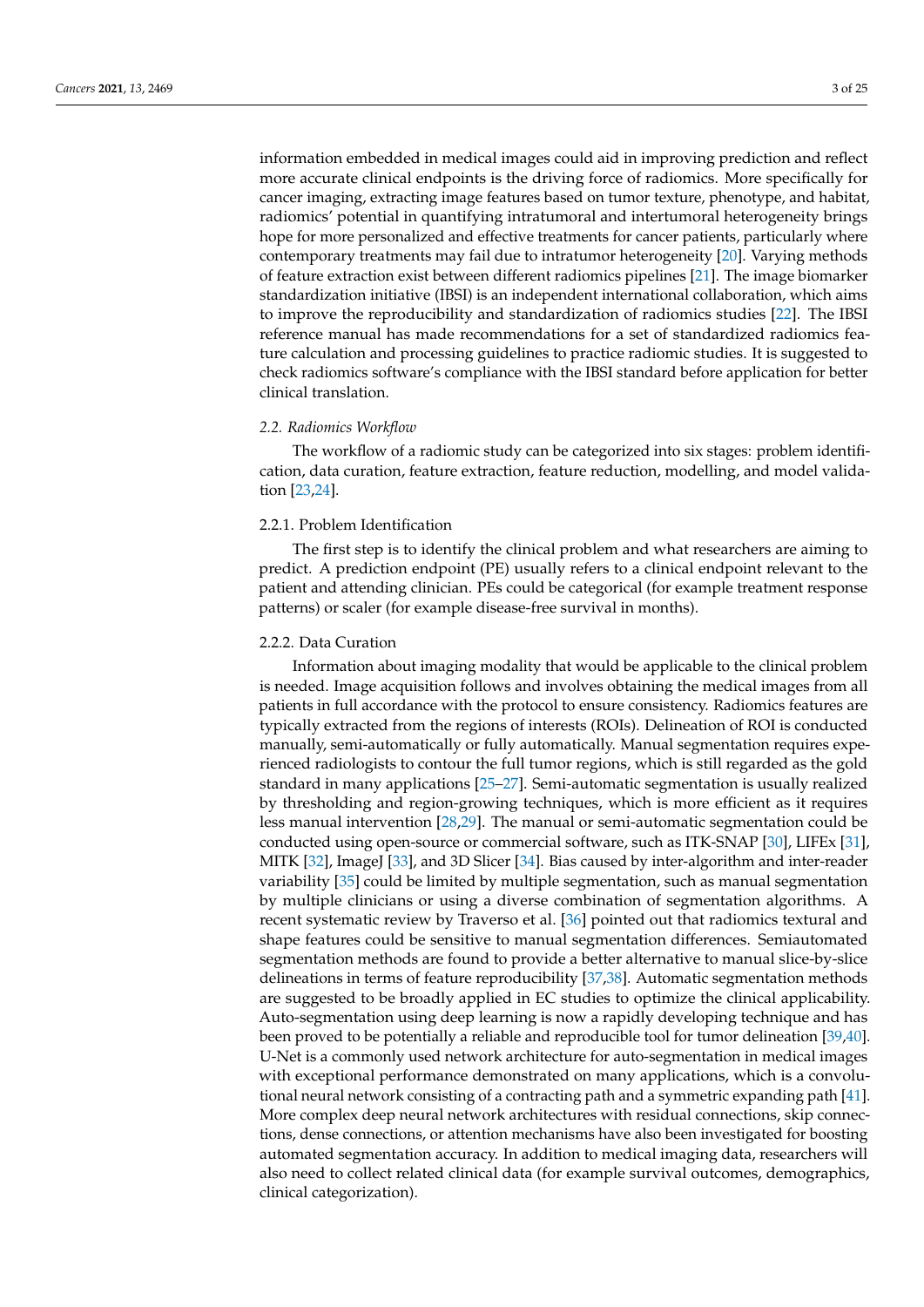# 2.2.3. Feature Extraction

Feature extraction with high throughput is the essence of radiomics and involves quantitative descriptions of characteristics of ROI. There are several features that can be extracted, including shape-based features, first order, and higher-order features. Currently, there are several open-source packages and software available that can be utilized to create up to thousands of features. Readers are advised to refer to the following excellent articles for further insight [\[22](#page-19-12)[,31](#page-20-0)[,42\]](#page-20-11). It is important to note that features can be computed based on pixel spacing, quantization method, and the number of gray levels but care must be taken to ensure a consistent approach is taken when generating these features. Moreover, radiomics features could be both 2-dimensional (2D), depicting the lesion in a representative layer (usually the layer with the maximal diameter of largest tumor crosssection) or 3-dimensional (3D), contouring the whole lesion volume ROIs. Controversy still exists over the discriminative ability of 2D and 3D radiomics features. The 3D ROIs are considered to contain more comprehensive information and have shown good classification ability [\[43\]](#page-20-12). However, Shen et al. has demonstrated that 2D radiomics features showed better prognostic performance than 3D features of non-small cell lung cancer, probably due to inconsistent spatial resolution in CT images [\[44\]](#page-20-13). Yang et al. has proved that a combination of 2D and 3D features could optimize the prediction performance [\[45\]](#page-20-14).

Radiomics features are sensitive to CT acquisition and reconstruction parameters. It is impractical to standardize platforms and parameters from all institutions in clinical settings. To reduce the batch effect, the ComBat harmonization has been recently shown to correct the difference in extracted radiomics feature values resulting from different image acquisition protocols [\[46,](#page-20-15)[47\]](#page-20-16). This method has been used to properly correct for the scanner effect while preserving the specific characteristics of each texture pattern.

## 2.2.4. Feature Reduction

Increasing the number of features does not necessarily mean better performance. In fact, it has been shown that a high number of features often leads to high redundancy and poor repeatability necessitating feature reduction [\[48\]](#page-20-17). The purpose of feature reduction is to optimize the feature space (either to selected few from the original list, engineered, or by reducing the dimension) before inputting into the model.

Feature selection is a common method used to remove irrelevant and redundant features. Traditionally, they are divided into filter, embedded, and wrapper methods. Filter methods have been most favored, and these are independent of the machine learning classifier. A subset class of the filter method known as ranker filters are techniques that have been most commonly employed in the early machine learning application in radiomics. In practical terms, the process usually begins with the removal of correlated features, usually based on a correlation matrix. For example, a Pearson's correlation matrix can be computed on the features set, and the highly correlated features (set for example as *p* > 0.95) can then be excluded. Association scores can further be created based on univariate or multivariate analyses and these can be ranked according to the association scores. A common method is to then choose the top-ranked features (either in number or proportion). Additionally, features can also be subsequently ranked based on their predictive power, for example using Maximum Relevance Minimum Redundancy (mRMR) and recursive feature elimination (RFE) [\[49,](#page-20-18)[50\]](#page-20-19). Care must be taken when using other feature selection methods such as wrapper selection bias could be introduced, although this could be mitigated by ML approaches such as Borda method or the bootstrap method [\[51](#page-20-20)[,52\]](#page-20-21). Investigators have also used regularization techniques. Regularization techniques, such as least absolute shrinkage and selection operator (LASSO) and ridge regression in prediction models, aim to reduce (or shrink or smooth) the number of input features by removing redundant or highly correlated features [\[53\]](#page-20-22). Finally, investigators have also used unsupervised dimension reduction methods that could reduce feature number without the introduction of PE information, for example principal component (PCA) or linear discriminant analysis (LDA). These have been shown to reduce overfitting and improve prediction performance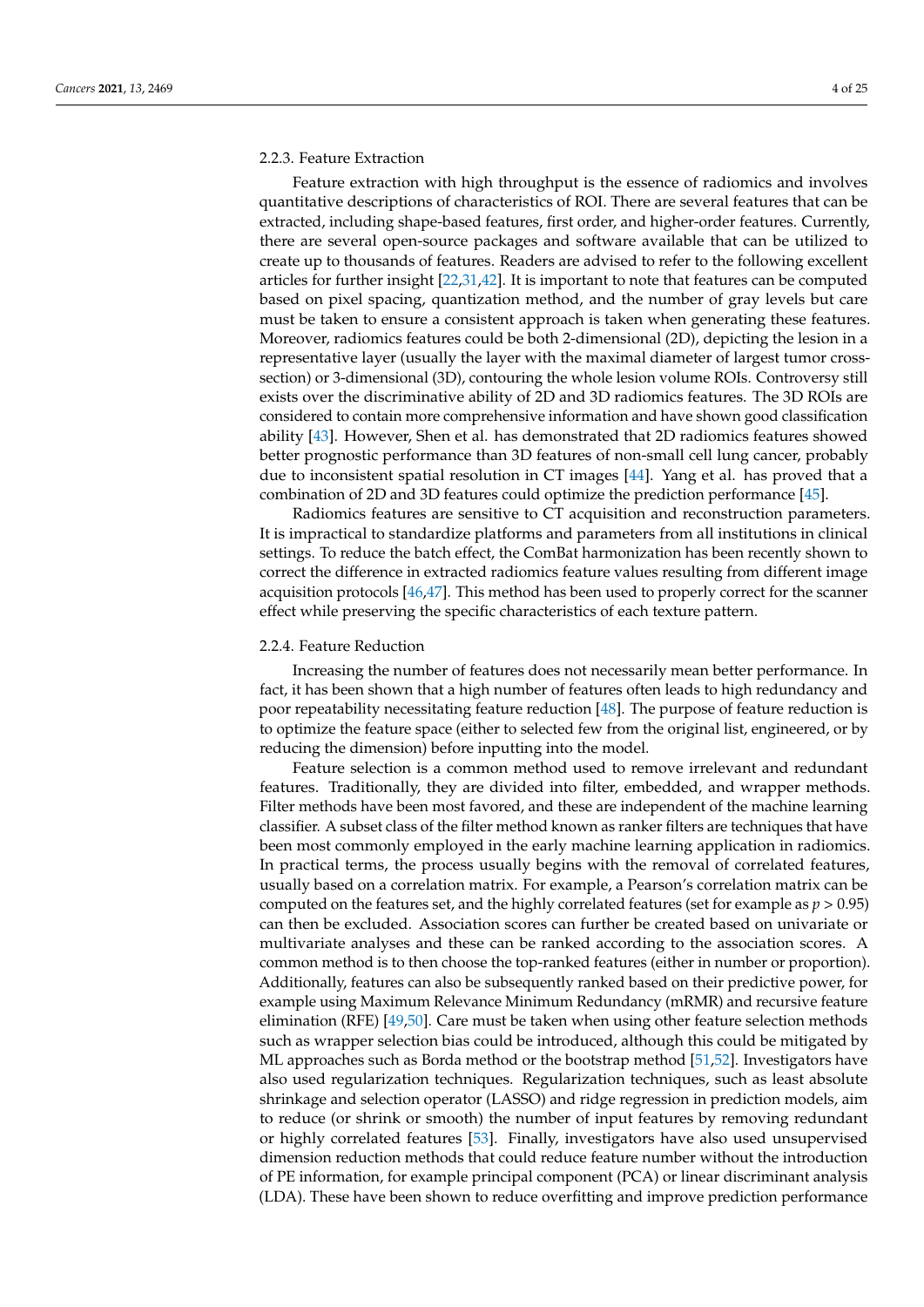in ML models [\[54,](#page-20-23)[55\]](#page-20-24). Reducing the number of features helps with interpretation, making a more plausible linkage between feature and outcome easier to identify.

## 2.2.5. Modelling

Model development aims to classify patients into different risk groups in relation to PE. ML methods explore the correlation between selected features and the targeted PE in the training set [\[25\]](#page-19-15). *Logistic regression* is a classic binary classification tool that fits a logistic function to classify data into one of two dependent variables and can be extended to classify multiple groups of events [\[56\]](#page-20-25). *Support vector machine* is one of the most commonly used ML models for radiomics studies [\[49](#page-20-18)[,57](#page-21-0)[,58\]](#page-21-1). This technique identifies a hyperplane or set of hyperplanes in the high-dimensional feature space for the classification of new data [\[59\]](#page-21-2). *K-nearest neighbor* classifies an unknown datum by comparing it with labelled data [\[60\]](#page-21-3). *Decision trees* are a series of classification branches that help visualize the process of making a prediction about the PE [\[61\]](#page-21-4). *Random forests* are a combination of multiple *decision trees* developed from the same training set to correct for potential overfitting of using a single decision tree [\[62\]](#page-21-5). Previous studies comparing the predictive performances across different classifiers have shown the optimal performance achieved by *Random forests* [\[63,](#page-21-6)[64\]](#page-21-7).

Overfitting may result from complex model architectures which have the issue of overparameterization. The model may perform well in training data, but poorly in validation data, even split from the same cohort source. This can be reduced by acquiring sufficient data for training or making the training data more diverse so that it can be representative of the population. If the rate of the expected outcome is low making the dataset imbalanced, there are resampling techniques that may help to boost the minority class and improve predictive performance  $[63,65]$  $[63,65]$ . While it is ideal to keep the number of features as low as possible, the number of features is not a major issue if the model is validated externally with reasonable performance [\[18\]](#page-19-8). The selection of the optimal model for one specific dataset requires an understanding of the classifier mechanism and characterization of the dataset or exploratory data experiments. For better clinical application, a nomogram incorporating the radiomics signature and clinical risk factors could be built. This graphical calculation instrument is a user-friendly tool for patient-clinician communication [\[66\]](#page-21-9). Akaike information criterion (AIC), which measures the goodness of fit of the model, is commonly used for selection of important clinical variables for the final nomogram model [\[67\]](#page-21-10).

## 2.2.6. Model Development

In machine learning model development, it is preferred for the input dataset to be divided into the training set and the test set. A "training set" is only used to train the model. A "test set" could be further divided into internal or external, and is only used to evaluate the model. If the test set is from an independent center, this is often termed "external validation" set in clinical studies. This means that there is no overlap with the training data, and it is also from a different center. Nonetheless, it may be difficult to recruit significant amounts of independent data in preliminary or pilot radiomics studies. If this is not possible, then internal validation method of the test set is used. Note that the term "internal validation has different meanings in clinical and machine learning literatures. For the purpose of this article "internal validation" refers to validation with the dataset from one single center.

In some cases, data can be used for model hyper parameters optimization requiring "cross-validation", in which part of the training dataset is used for training and part for validation. There are several methods to do this. Firstly, in k-fold cross-validation [\[13\]](#page-19-3), the dataset is divided into k (usually  $k = 10$ ) groups (called folds). (k-1) groups will be used as the training set whilst the remaining group is the testing set. A small proportion of data from the training set is used to validate the model during training time, in order to select hyper-parameters of ML models. This process is repeated k times in the test set once and training set k-1 times, with each group being in the training set k-1 times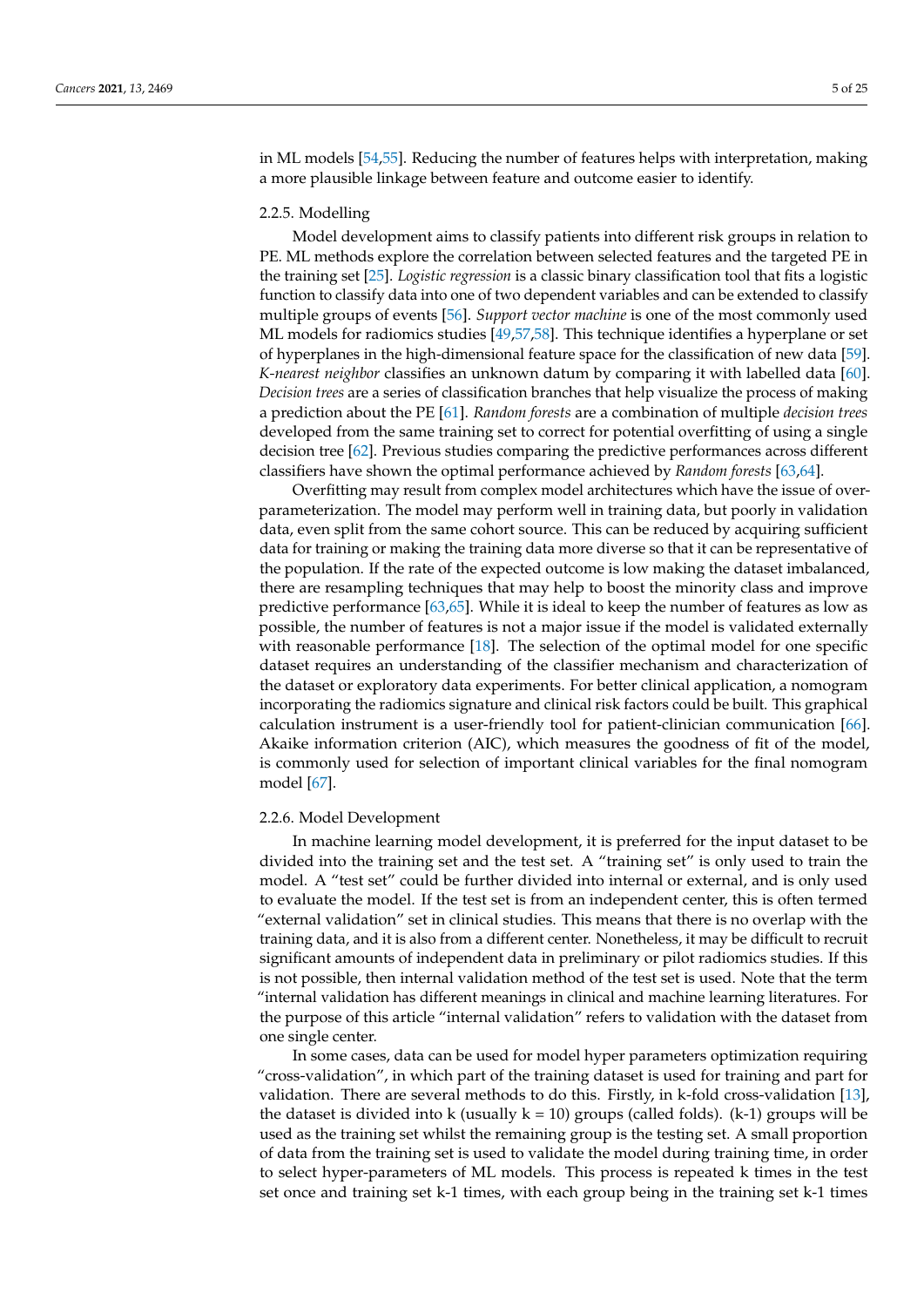and testing set once. This ensures that all data is used to test the model for performance evaluation. Secondly, in leave-one-out cross-validation [\[68\]](#page-21-11), which is similar to k-fold cross-validation, the data is divided such that each patient is treated as one fold. In each cycle, one patient will be the testing set whilst all others will be the training set; this process repeats until all patients have been used in the testing set once. This scheme is used only when the dataset is small, in order to keep more data for model training. Thirdly, hold-out validation [\[69\]](#page-21-12), which is the simplest form of internal validation in one center, involves randomly separating the data into a training set (again including part of data for model hyper-parameter validation) and a testing set [\[70\]](#page-21-13). Besides these, a more ideal way is to validate the model in a prospective dataset.

Several performance metrics have been used in the evaluation of ML performance, and a few commonly used methods will be discussed here. The most commonly used method typically involves an analysis of the area under curve (AUC) of the receiver operating characteristic (ROC) curve. Comparison between AI algorithms can be done by evaluating the AUC and individual sensitivity, specificity values of each ROC. The optimal AI algorithm depends on the context in which the model will be implemented. For comparison between humans and AI performance, a summary ROC curve rather than the convention of using one point on an ROC graph can more accurately quantify human performance and allow for robust comparison between ML models and humans [\[71\]](#page-21-14). Other commonly used metrics such as Matthew's correlation coefficient (MCC) have also been used which incorporates true and false positives, negatives, and equals [\[72\]](#page-21-15). A coefficient of +1 represents a perfect prediction, 0 no better than chance, and −1 total disagreement between prediction and the actual outcome. Precision-Recall (PR) curve has also been used, which plots precision against recall to show the trade-off between them for the different feature or parameter settings. For classification tasks involving datasets with very few positive cases, the area under the PR curve (AUPRC) is a better measure of accuracy than AUROC [\[73\]](#page-21-16).

Validation reflects the discrimination and calibration capacity of the model, which respectively quantifies model sensitivity and specificity, and the agreement between predicted and observed outcomes. Relying purely on the performance metrics outlined above may have limitations. For example, risk prediction models may be highly discriminatory but poorly calibrated [\[74\]](#page-21-17) or have sensitivity/specificity cut-points that fail to maximize clinical utility [\[75\]](#page-21-18).

## *2.3. Deep Learning*

Different from the conventional low-level radiomics features with hand-crafted descriptors, deep learning [\[76\]](#page-21-19) has recently emerged to automatically learn high-level features in a data-driven way, which is capable of capturing the complicated characteristics of medical images. Among different classes of deep learning algorithms, convolutional neural network is one of the most widely-used solutions in analyzing image data to extract hierarchical feature representations. A convolutional neural network (CNN) is composed of multiple convolutional layers with a set of filters (also called kernels), which is the core component, combining with pooling operations and non-linear activation functions. The weight-sharing of convolution kernels over the entire input image significantly reduces the number of trainable parameters. CNNs with 2D kernels (namely 2D CNNs) are generally applicable to different types of imaging modalities, but for volumetric images, 3D CNNs have been demonstrated to be more effective in capturing important contextual information along the third dimension [\[77](#page-21-20)[,78\]](#page-21-21).

For recent deep learning models, the classifier learning can be performed in a unified network with the feature extraction and trained in an end-to-end process. As previously mentioned, CNNs are the most popular deep networks in medical image analysis and have shown exceptional performance. Alexnet [\[79\]](#page-21-22) is one of the commonly used CNN architectures in cancer imaging [\[80\]](#page-21-23), which is an early proposed shallow network with 11 layers. Inception network [\[81\]](#page-21-24) is another popular architecture [\[13\]](#page-19-3), which has a more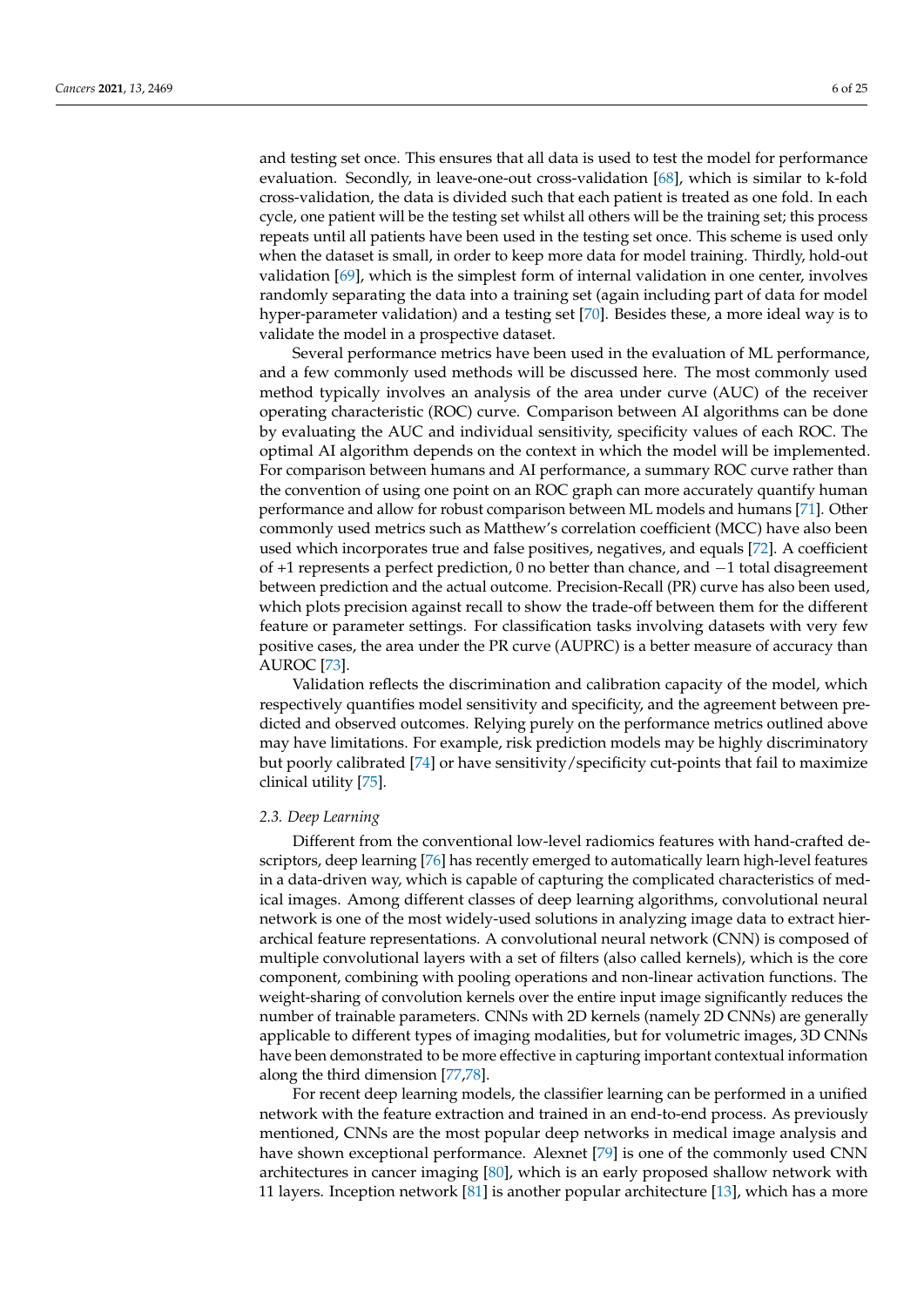complex design with deeper architecture and multiple filters of different sizes operating on the same level. ResNet [\[82\]](#page-21-25) is another recent CNN architecture with skip connections to benefit gradient backpropagation [\[83\]](#page-21-26). Besides using standard network architectures, some studies have designed specific CNNs for the targeted problem. For example, Bizzego et al. [\[72\]](#page-21-15) use two identical and parallel CNN streams for CT and PET data respectively, that each stream consisting of five convolutional layers combining with normalization, dropout, and pooling layers, and the outputs of the two streams are merged at the fully connected layer. Effective training of a CNN usually requires large amounts of data to sufficiently optimize the large number of parameters in a network and to reduce the overfitting problem. If the size of available dataset is large enough, training a deep network from scratch can better optimize the model for the specific problem and dataset. However, obtaining annotations from medical experts is costly and typically limits the amount of available data for network training. When data is limited, data augmentation techniques, such as generative or associative modelling can generate additional, artificial training data based on real training sets [\[84](#page-21-27)[,85\]](#page-21-28).

Transfer learning is commonly adopted to mitigate the problem of inadequate training data. With transfer learning, a deep network is firstly trained with available large-scale natural images or medical images of different problems, the pre-trained network is then fine-tuned with the desired data and task. The effectiveness of transfer learning in reducing the overfitting problem caused by a small number of training samples and improving the model's performance has been well studied in previous works on mammographic tumor classification [\[86\]](#page-21-29) and thoraco-abdominal lymph node detection [\[87\]](#page-22-0). Deep features can be extracted from medical images by training CNNs with pre-defined prediction tasks such as disease classification, tumor stage diagnosis, or survival prediction. For deep learning-based radiomics with end-to-end training, the extracted features can be directly used by the classifier layer of the rest of the deep networks for the targeted analysis tasks. There are also studies separating the learned features from the deep networks to be combined with the hand-crafted radiomics features for subsequent modelling [\[72\]](#page-21-15). The major advantage of deep learning-based feature extraction is that no specific domain knowledge is required for feature engineering, and the representative and high-level features can be learned in a completely automatic manner. Recent works [\[88](#page-22-1)[,89\]](#page-22-2) have shown that the automatically learned deep features of neural networks can outperform the hand-crafted ones in some applications. One key challenge of applying deep networks in clinical decision making is that deep networks are black box models with multilayer nonlinear operations, thus the reasoning behind the results from deep networks are very difficult to interpret clinically. Explainable AI is an emerging field of active research in trying to address this challenge [\[90](#page-22-3)[,91\]](#page-22-4).

Recent studies [\[72](#page-21-15)[,80\]](#page-21-23) have shown that the conventional handcrafted radiomics and the deep learning-based radiomics can be fused to improve analysis accuracy. The fusion operation can be performed at the decision level or at the feature level. For decision-level fusion, the hand-crafted radiomics and deep radiomics are first independently trained to produce prediction respectively, then the outputs are then combined together with a certain voting strategy to achieve the final decision. For feature-level fusion, the hand-crafted features and deep features are extracted separately, and then the two types of features are combined to go through a classifier for the final prediction. On the other hand, the combination of handcrafted radiomics and deep learning features did not enhance the prediction performance in Yun's previous study [\[92\]](#page-22-5). This is an area of active research, and further investigations are needed to properly address the value of radiomics in combination with deep learning methods [\[93\]](#page-22-6). The use of deep learning methods, however, is advantageous in potentially being more automated than radiomics features extraction, as the latter requires segmentation, which depending on the disease entity may not be automated.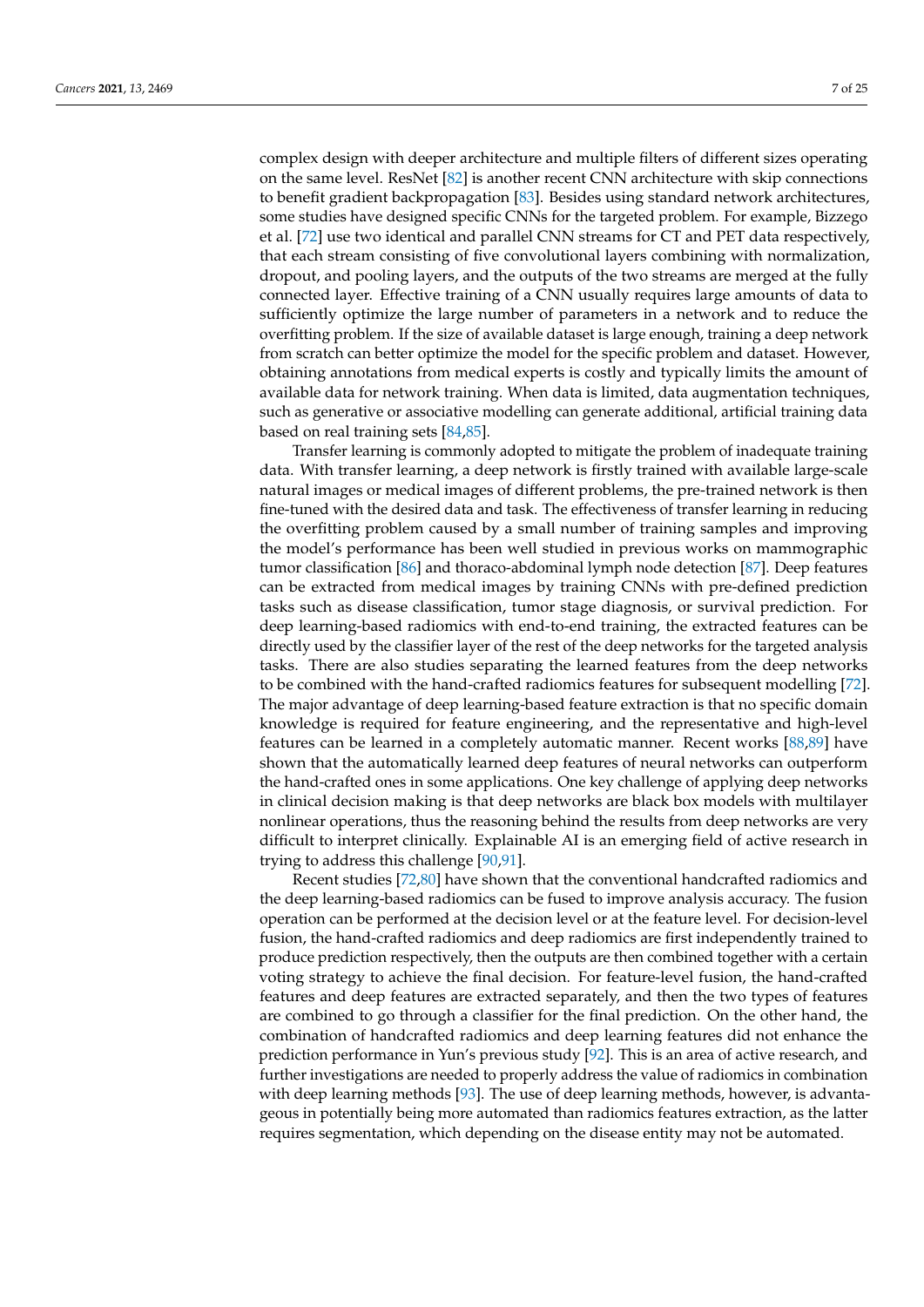# *2.4. Automation of Machine Learning Pipeline in Clinical Workflows*

For the identification of optimal pattern for a specific dataset, the discovered machine learning pipeline could be quite variable, as the selection of the ML approach and setting of parameters are dependent on individual researchers. In recent years, there has been a trend for automation of machine learning pipeline in clinical workflows. Cai et al. [\[94\]](#page-22-7) provided an online calculator based on the radiomics model for the prediction of treatment response of bevacizumab in brain necrosis after radiotherapy. Such a user-friendly tool could help the facilitation of personalized and precise treatment of patients. Su et al. [\[95\]](#page-22-8) applied the Tree-based Pipeline Optimization Tool for the construction of the optimal radiomics model. Without human annotation, the automatically optimized machine learning pipeline showed good prediction accuracy for H3 K27M mutation status in patients with midline gliomas. More recently, automation of machine learning pipeline has found promising applications for fast diagnosis and risk stratification for patients with infectious diseases [\[96–](#page-22-9)[98\]](#page-22-10). Wang et al. [\[96\]](#page-22-9) developed a novel fully automatic deep learning system using CT imaging for fast screening of COVID-19 to identify potential high-risk patients, which could be fast and more repeatable as it required no time-consuming human involvement. Automation of machine learning pipeline in clinical workflows could significantly improve the optimization process of medical resource.

# **3. A review of Literature Using Machine Learning and Radiomics Applications in EC** *3.1. Eligible Studies*

In this paper, a comprehensive review of studies based on ML methods for the diagnosis of any aspect in EC patients using non-invasive medical imaging was performed. According to the scope of the review, we consider ML-based investigations aimed at relevant objectives in clinical practice: treatment response evaluation, prognostication prediction, diagnosis, and biological characterization. Non-invasive imaging modalities considered are CT, PET, PET-CT, and MRI. Studies using invasive endoscopy or endoscopic ultrasound were not included. We searched for articles in 3 database resources including PubMed, EMBASE and Cochrane Library. All the English publications from 1 January 2000 until 16 October 2020 were searched. The reference articles of the selected papers were also checked. The complete search strategy is shown in Supplementary Material. We included any study design, with a minimum of 10 patients, except for letters to the author, comments, and case reports. Studies with only correlation analyses between individual imaging features and outcomes, without utilizing ML approaches were excluded.

## *3.2. Data Analysis*

The measurements obtained in the validation groups were used as the main results. For papers with multiple clinical outcomes, the primary aim was chosen. The AUC was preferred to summarize the predictive value of proposed models. If unavailable, other accuracy metrics were recorded (for example sensitivity, specificity, C-index, etc.). We rated AUCs by the following range: 0.60–0.70 as poor, 0.70–0.80 as acceptable, 0.80–0.90 as excellent, and 0.90–1.00 as outstanding [\[99\]](#page-22-11). For prognostic groups, cox-proportional hazards ratios were used as outcome measures for risk stratification. For articles with multiple test models for the same cohort of subjects, the final model with the best performance was recorded. Confidence intervals of these accuracy metrics were retrieved if available.

The results from the included studies are summarized in Table [1.](#page-12-0) The studies for imaging machine learning applications in EC commonly followed certain steps, which are shown in Figure [1.](#page-13-0)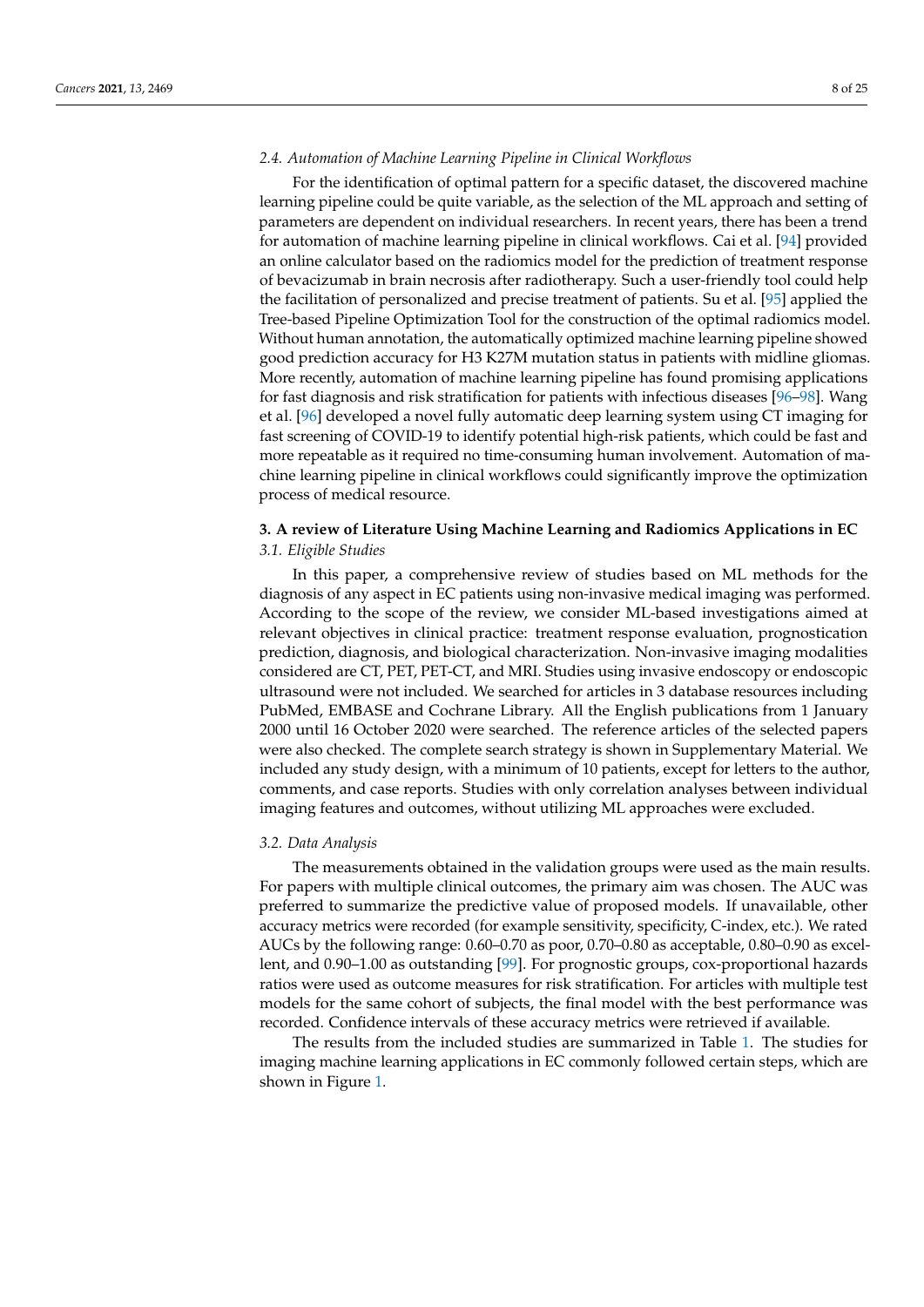| <b>Studies</b>           | Year                      | <b>Type</b>                        | Treatment<br>Regime            | Approach                          | Modality  | Sample Size<br>(Training +<br>Testing) | Ml Techniques                                                                                                                                                  | Classifiers<br>for The Final<br>Model | Specific<br>Predicted<br>Clinical<br>Outcome | Type of<br>Validation                                | Main Results (in<br><b>Test Set)</b>                                                                        | Reference<br>Standard |
|--------------------------|---------------------------|------------------------------------|--------------------------------|-----------------------------------|-----------|----------------------------------------|----------------------------------------------------------------------------------------------------------------------------------------------------------------|---------------------------------------|----------------------------------------------|------------------------------------------------------|-------------------------------------------------------------------------------------------------------------|-----------------------|
|                          | <b>Treatment response</b> |                                    |                                |                                   |           |                                        |                                                                                                                                                                |                                       |                                              |                                                      |                                                                                                             |                       |
| Cao et al.<br>$[100]$    | 2020                      | All SCC                            | <b>CRT</b>                     | Radiomics                         | PET       | $159(93+66)$                           | LASSO                                                                                                                                                          | LASSO                                 | pCR                                          | External<br>validation                               | $AUC = 0.835$                                                                                               | <b>CT</b>             |
| Hu et al.<br>$[101]$     | 2020a                     | All SCC                            | nCRT<br>followed by<br>surgery | Radiomics                         | CT        | $231(161+70)$                          | Decision tree,<br>recursive feature<br>addition, LR,<br>SVM, K-nearest<br>neighbors, naive<br>bayes, decision<br>tree, RF, and<br>extreme gradient<br>boosting | <b>SVM</b>                            | pCR                                          | External<br>validation                               | $AUC = 0.852$<br>(95% CI,<br>$0.753 - 0.951$ ,<br>$accuracy = 84.3\%,$<br>$Se = 90.3\%$ ,<br>$Sp = 79.5\%$  | Histology             |
| Hu et al. [83]           | 2020b                     | All SCC                            | nCRT<br>followed by<br>surgery | Radiomics<br>and deep<br>learning | <b>CT</b> | $231(161+70)$                          | Xception, VGG16,<br><b>VGG19,</b><br>ResNet50,<br>InceptionV3,<br>InceptionRes-<br>NetV2, recursive<br>feature addition,<br><b>SVM</b>                         | ResNet50-<br><b>SVM</b>               | pCR                                          | External<br>validation                               | $AUC = 0.805$<br>(95% CI,<br>$0.696 - 0.913$ ,<br>$accuracy = 77.1\%$ ,<br>$Se = 83.9\%$ ,<br>$Sp = 71.8\%$ | Histology             |
| Yang et al.<br>$[102]$   | 2019a                     | All SCC                            | nCRT<br>followed by<br>surgery | Radiomics                         | <b>CT</b> | $55(44+11)$                            | <b>LASSO</b>                                                                                                                                                   | LR                                    | pCR                                          | Training +<br>testing set<br>(randomly<br>separated) | $AUC = 0.79 (95%$<br>CI, 0.48 to 1.00)                                                                      | Histology             |
| Hou et al.<br>$[103]$    | 2018                      | All SCC                            | <b>CRT</b>                     | Radiomics                         | MRI       | $68(43+25)$                            | SVM and ANN                                                                                                                                                    | <b>ANN</b>                            | pCR                                          | Training +<br>testing set<br>(randomly<br>separated) | $AUC = 0.843$ ,<br>$accuracy = 84.3\%,$<br>$Sp = 100\%$                                                     | CT/MRI                |
| Beukinga<br>et al. [104] | 2018                      | Adenocarcinoma<br>89.0%, SCC 11.0% | nCRT<br>followed by<br>surgery | Radiomics                         | PET       | 73                                     | <b>LASSO</b>                                                                                                                                                   | LR                                    | pCR                                          | No<br>validation                                     | $AUC = 0.81$                                                                                                | Histology             |
| Hou et al.<br>$[105]$    | 2017                      | All SCC                            | <b>CRT</b>                     | Radiomics                         | <b>CT</b> | $49(37+12)$                            | SVM and ANN                                                                                                                                                    | <b>ANN</b>                            | pCR                                          | Training +<br>testing set<br>(randomly<br>separated) | $AUC = 0.800.$<br>$accuracy = 91.7\%$                                                                       | <b>CT</b>             |

**Table 1.** Characteristics of studies for non-invasive imaging machine learning applications in esophageal cancers.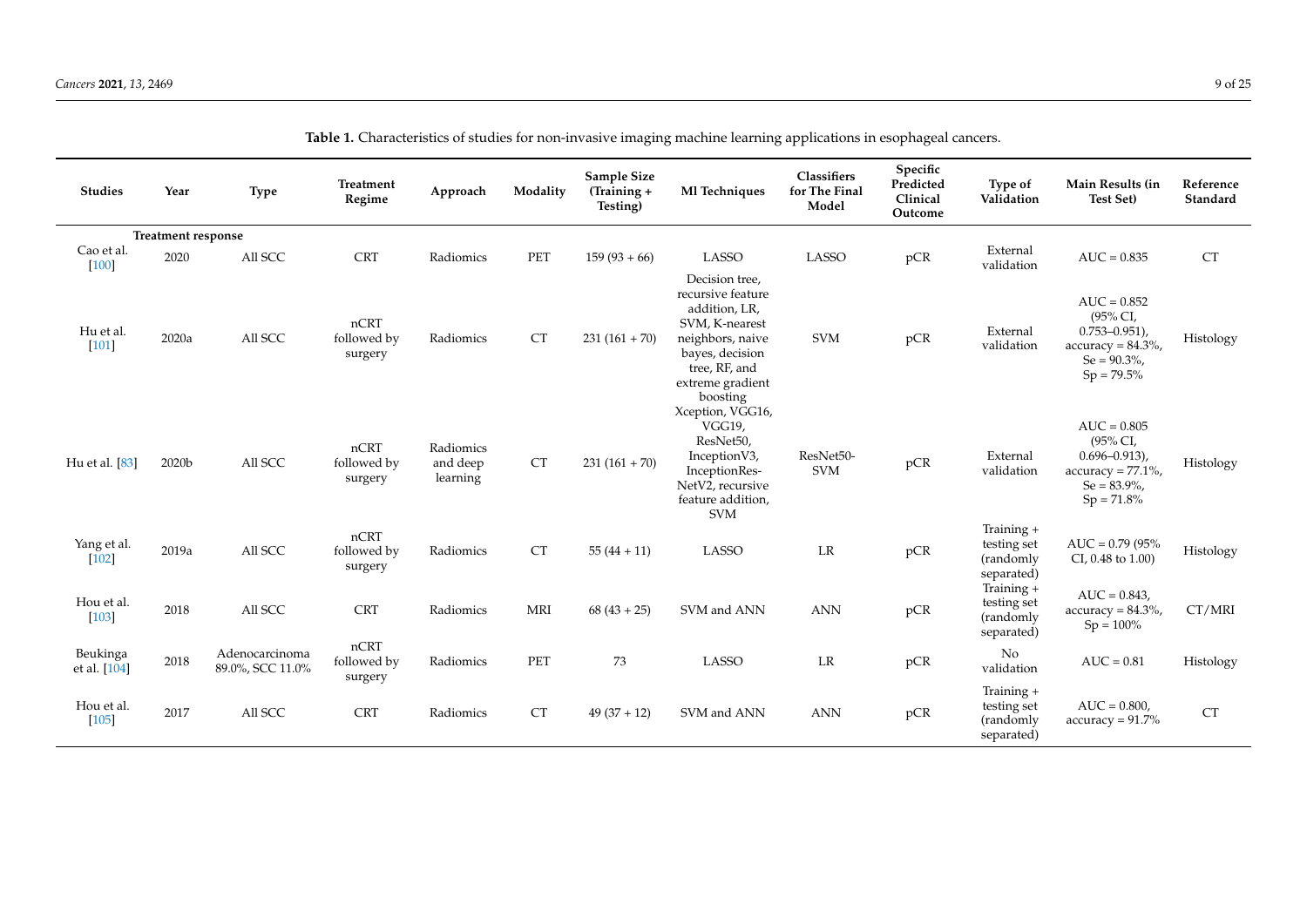| <b>Studies</b>                | Year | <b>Type</b>                        | <b>Treatment</b><br>Regime                      | Approach                          | Modality | Sample Size<br>$(Training +$<br>Testing) | Ml Techniques                                           | Classifiers<br>for The Final<br>Model | Specific<br>Predicted<br>Clinical<br>Outcome | Type of<br>Validation                                                                                   | Main Results (in<br><b>Test Set)</b>                                                       | Reference<br>Standard                                                                                 |
|-------------------------------|------|------------------------------------|-------------------------------------------------|-----------------------------------|----------|------------------------------------------|---------------------------------------------------------|---------------------------------------|----------------------------------------------|---------------------------------------------------------------------------------------------------------|--------------------------------------------------------------------------------------------|-------------------------------------------------------------------------------------------------------|
| Van<br>Rossum<br>et al. [106] | 2016 | All<br>adenocarcinoma              | nCRT<br>followed by<br>surgery                  | Radiomics                         | PET      | 217                                      | LR                                                      | LR                                    | pCR                                          | Training +<br>testing set<br>(randomly)<br>separated,<br>bootstrap<br>method,<br>repeated<br>1000 time) | $C$ -index = $0.77$<br>$(95\%, 0.70-0.83),$<br>$Se = 0.78$                                 | Histology                                                                                             |
| Beukinga<br>et al. [107]      | 2016 | Adenocarcinoma<br>90.7%, SCC 9.3%  | nCRT<br>followed by<br>surgery                  | Radiomics                         | PET-CT   | 97                                       | <b>LASSO</b>                                            | LR                                    | pCR                                          | No<br>validation                                                                                        | $AUC = 0.74$                                                                               | Histology                                                                                             |
| Desbordes<br>et al. [108]     | 2016 | Adenocarcinoma<br>12%, SCC 88%     | nCRT<br>followed by<br>surgery or<br><b>CRT</b> | Radiomics                         | PET      | 65                                       | Hierarchical<br>forward selection<br>method, RF, SVM    | RF                                    | pCR                                          | Training +<br>testing set<br>(randomly<br>separated,<br>repeated 10<br>times)                           | AUC = $0.836 \pm$<br>$0.105$ (mean $\pm$ SD),<br>Se = $82 \pm 9\%$ ,<br>$Sp = 91 \pm 12\%$ | Follow-up<br>based on<br>clinical ex-<br>amination,<br>endoscopy<br>with<br>biopsies<br>and<br>PET/CT |
| Ypsilantis<br>et al. [109]    | 2015 | Adenocarcinoma<br>81.1%, SCC 18.9% | nCRT<br>followed by<br>surgery                  | Radiomics<br>and deep<br>learning | PET      | $107(96+11)$                             | LR, gradient<br>boosting, RF,<br>SVM, 1S-CNN,<br>3S-CNN | 3S-CNN                                | pCR                                          | 10-fold cross<br>validation                                                                             | Averaged $Se =$<br>$80.7\%$ , Sp = $81.6\%$                                                | Histology                                                                                             |
| Zhang et al.<br>$[110]$       | 2013 | Adenocarcinoma<br>85%, SCC 15%     | nCRT<br>followed by<br>surgery                  | Radiomics                         | PET      | 20                                       | SVM and LR                                              | <b>SVM</b>                            | pCR                                          | 10-fold cross<br>validation                                                                             | Averaged AUC =<br>$1.00$ , Se = $100\%$ ,<br>$Sp = 100\%$                                  | Histology                                                                                             |

**Table 1.** *Cont*.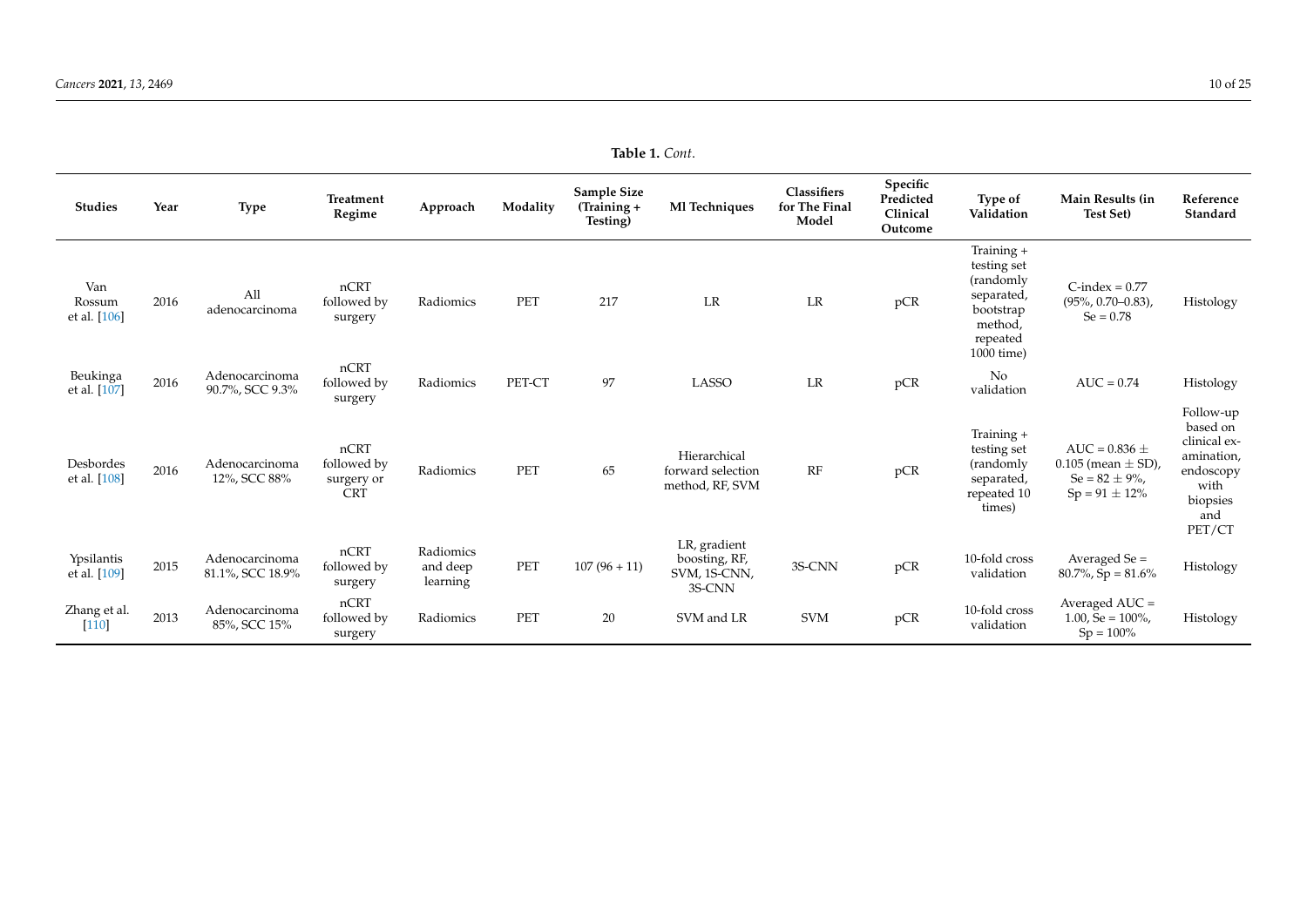| <b>Studies</b>         | Year              | <b>Type</b> | Treatment<br>Regime                           | Approach         | Modality           | Sample Size<br>(Training +<br>Testing)            | Ml Techniques                | Classifiers<br>for The Final<br>Model   | Specific<br>Predicted<br>Clinical<br>Outcome | Type of<br>Validation                                | Main Results (in<br><b>Test Set)</b>                                                                                                                                                                                                                    | Reference<br>Standard |
|------------------------|-------------------|-------------|-----------------------------------------------|------------------|--------------------|---------------------------------------------------|------------------------------|-----------------------------------------|----------------------------------------------|------------------------------------------------------|---------------------------------------------------------------------------------------------------------------------------------------------------------------------------------------------------------------------------------------------------------|-----------------------|
| Qiu et al.<br>[111]    | Prognosis<br>2020 | All SCC     | nCRT<br>followed by<br>surgery                | Radiomics        | <b>CT</b>          | $206(146+60)$                                     | <b>LASSO</b>                 | Cox<br>proportional<br>hazards<br>model | <b>RFS</b>                                   | Training +<br>testing<br>(temporally<br>separated)   | Radiomics<br>signature was<br>significantly<br>associated with<br>RFS (log-rank<br>test, $p < 0.0001$ ;<br>HR, 3.606; 95%<br>CI, 1.742-7.464).<br>Radiomics<br>nomogram<br>C-index 0.724<br>(log-rank test,<br>$p < 0.001$ ; 95% CI,<br>$0.696 - 0.752$ | Follow-up             |
| Chen et al.<br>$[112]$ | 2019              | All SCC     | nCRT<br>followed by<br>surgery                | Radiomics        | PET                | $44(22+22)$                                       | LR                           | Cox<br>proportional<br>hazards<br>model | OS and DFS                                   | Training +<br>testing set<br>(randomly<br>separated) | Significant risk<br>stratification for<br>DFS (log-rank<br>test, $p = 0.001$ )<br>and OS (log-rank<br>test, $p < 0.001$ )                                                                                                                               | Follow-up             |
| Yang et al.<br>$[113]$ | 2019b             | All SCC     | Not specified<br>to one kind<br>of treatments | Deep<br>learning | PET                | model 1:<br>$1107(798 +$<br>309), model 2:<br>548 | 3D-CNN based<br>on ResNet    | 3D-CNN<br>based on<br>ResNet            | $\rm OS$                                     | 5-fold cross<br>validation                           | The prediction<br>result remained<br>an independent<br>prognostic factor<br>(multivariable<br>overall survival<br>analysis, hazard<br>ratio: 2.83,                                                                                                      | Follow-up             |
| Xie et al.<br>$[114]$  | 2019              | All SCC     | <b>CRT</b>                                    | Radiomics        | ${\cal C}{\cal T}$ | $133(87+46)$                                      | The K-means<br>method, LASSO | Cox<br>proportional<br>hazards<br>model | <b>OS</b>                                    | External<br>validation                               | $p < 0.001$ ).<br>Prediction model<br>AUC, 0.805 (95%<br>CI: 0.638-0.973).<br>Significant risk<br>stratification<br>(log-rank test,<br>$p < 0.001$ )                                                                                                    | Follow-up             |

**Table 1.** *Cont*.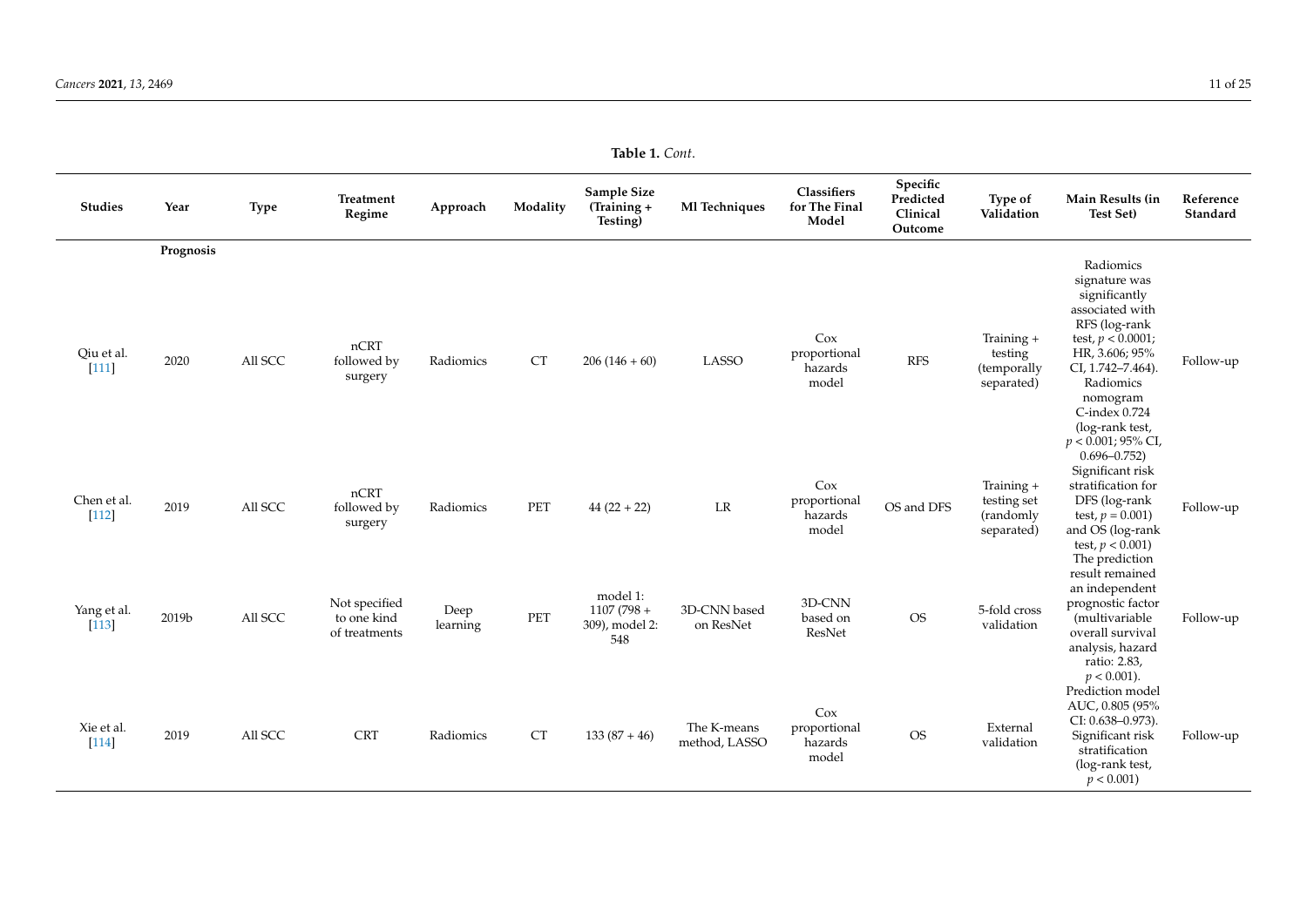| <b>Studies</b>          | Year | <b>Type</b>                        | <b>Treatment</b><br>Regime                    | Approach                              | Modality   | Sample Size<br>(Training +<br>Testing) | Ml Techniques                                                                                                                       | Classifiers<br>for The Final<br>Model | Specific<br>Predicted<br>Clinical<br>Outcome        | Type of<br>Validation                              | Main Results (in<br><b>Test Set)</b>                                                                                                                     | Reference<br>Standard |
|-------------------------|------|------------------------------------|-----------------------------------------------|---------------------------------------|------------|----------------------------------------|-------------------------------------------------------------------------------------------------------------------------------------|---------------------------------------|-----------------------------------------------------|----------------------------------------------------|----------------------------------------------------------------------------------------------------------------------------------------------------------|-----------------------|
| Larue et al.<br>$[115]$ | 2018 | Adenocarcinoma<br>81%, SCC 19%     | nCRT<br>followed by<br>surgery                | Radiomics                             | <b>CT</b>  | $239(165+74)$                          | Recursive feature<br>elimination, RF                                                                                                | RF                                    | <b>OS</b>                                           | External<br>validation                             | Prediction model<br>AUC: 0.61 (95%<br>CI: 0.47-0.75).<br>Borderline<br>significant risk<br>stratification<br>(log-rank test,<br>$p = 0.053$              | Follow-up             |
| Foley et al.<br>$[116]$ | 2017 | Adenocarcinoma<br>78.4%, SCC 21.6% | Not specified<br>to one kind<br>of treatments | Radiomics                             | PET        | $403(302 +$<br>101)                    | Automatic<br>Decision Tree<br>Learning<br>Algorithm for<br>Advanced<br>Segmentation                                                 | Cox<br>Regression<br>Model            | <b>OS</b>                                           | Training +<br>testing<br>(temporally<br>separated) | Significant risk<br>stratification<br>(log-rank test,<br>$p < 0.001$ )                                                                                   | Follow-up             |
| Xiong et al.<br>[117]   | 2018 | <b>SCC</b>                         | <b>CRT</b>                                    | Radiomics                             | PET        | 30                                     | RF, SVM, LR and<br>extreme learning<br>machine                                                                                      | RF                                    | PFS                                                 | Leave-one-<br>out cross<br>validation              | Prediction model<br>$accuracy = 93.3\%,$<br>$Sp = 95.7\%,$<br>$Se = 85.7\%$ .<br>Significant risk<br>stratification:<br>(log-rank test,<br>$p < 0.001$ ) | Follow up             |
| Wu et al. [88]          | 2020 | Lymph Node Metastasis<br>All SCC   | Surgery<br>alone                              | Radiomics,<br>computer<br>vision, and | <b>CT</b>  | $411(321+90)$                          | Random<br>Forest-Recursive<br>Feature                                                                                               | LR                                    | LN-positive<br>versus                               | External<br>validation                             | $AUC = 0.840$                                                                                                                                            | Histology             |
| Qu et al.<br>$[118]$    | 2018 | Not stated                         | Surgery<br>alone                              | deep<br>learning<br>Radiomics         | <b>MRI</b> | $181(90+91)$                           | Elimination<br>algorithm<br>Elastic net<br>approach (a<br>combination of<br>the LASSO and<br>the ridge<br>regression<br>approaches) | LR                                    | LN-negative<br>LN-positive<br>versus<br>LN-negative | Training +<br>testing<br>(temporally<br>separated) | $AUC = 0.762$<br>(95% CI:<br>$0.713 - 0.812$ ).                                                                                                          | Histology             |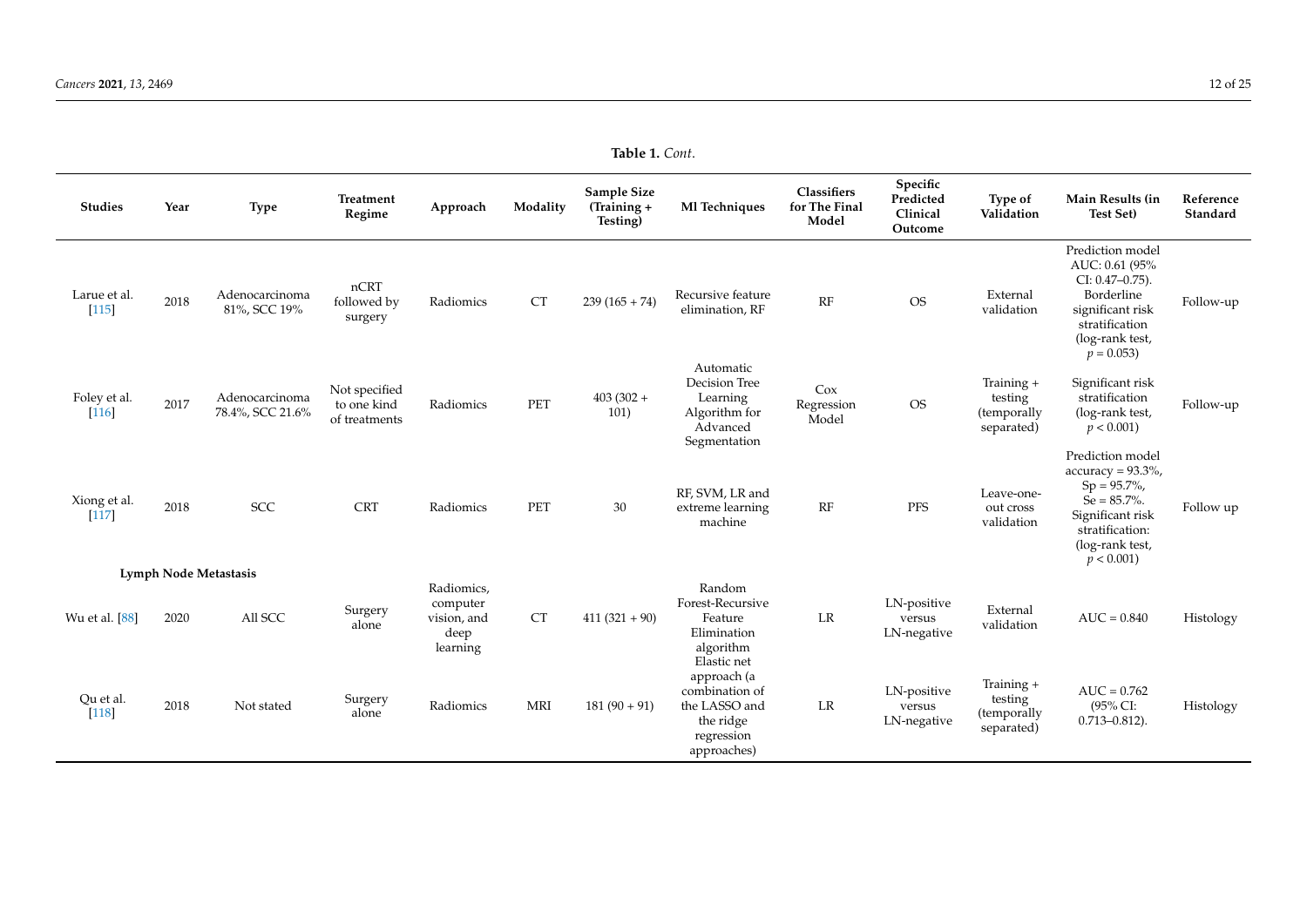| <b>Studies</b>          | Year            | Type       | <b>Treatment</b><br>Regime                                                     | Approach  | Modality  | Sample Size<br>(Training +<br>Testing) | Ml Techniques                                                                                           | Classifiers<br>for The Final<br>Model | Specific<br>Predicted<br>Clinical<br>Outcome        | Type of<br>Validation                                | Main Results (in<br><b>Test Set)</b>                                    | Reference<br>Standard     |
|-------------------------|-----------------|------------|--------------------------------------------------------------------------------|-----------|-----------|----------------------------------------|---------------------------------------------------------------------------------------------------------|---------------------------------------|-----------------------------------------------------|------------------------------------------------------|-------------------------------------------------------------------------|---------------------------|
| Tan et al.<br>$[119]$   | 2018            | All SCC    | Surgery<br>alone                                                               | Radiomics | <b>CT</b> | $230(154+76)$                          | <b>LASSO</b>                                                                                            | LR                                    | LN-positive<br>versus<br>LN-negative                | Training +<br>testing set<br>(randomly<br>separated) | $AUC = 0.773 (95%$<br>$CI: 0.666 - 0.880$                               | Histology                 |
| Shen et al.<br>$[120]$  | 2018            | Not stated | Surgery<br>alone                                                               | Radiomics | <b>CT</b> | $197(140+57)$                          | Elastic net<br>approach (a<br>combination of<br>the LASSO and<br>the ridge<br>regression<br>approaches) | LR                                    | LN-positive<br>versus<br>LN-negative                | Training +<br>testing<br>(temporally<br>separated)   | $AUC = 0.771 (95%$<br>$CI: 0.632 - 0.910$                               | Histology                 |
|                         | Diagnosis       |            |                                                                                |           |           |                                        |                                                                                                         |                                       |                                                     |                                                      |                                                                         |                           |
| Li et al.<br>$[121]$    | 2020            | All SCC    | Surgery<br>alone (T3<br>cases) or no<br>treatment<br>(non-disease<br>controls) | Radiomics | <b>CT</b> | 57                                     | Unspecified                                                                                             | LR                                    | Malignant<br>versus<br>normal<br>esophageal<br>wall | No<br>validation                                     | $AUC = 0.80$                                                            | Histology                 |
| Ou et al.<br>$[122]$    | 2019            | All SCC    | Not specified<br>to one kind<br>of treatments                                  | Radiomics | <b>CT</b> | $591(413 +$<br>178)                    | LASSO, LR,<br>decision tree,<br>random forest,<br>SVM, and<br>X-Gradient boost                          | LR                                    | Resectability                                       | Training +<br>testing set<br>(randomly<br>separated) | $AUC = 0.87 \pm 0.02$ ;<br>$accuracy = 0.86$ ,<br>and $F-1score = 0.86$ | <b>NCCN</b><br>guidelines |
|                         | Gene expression |            |                                                                                |           |           |                                        |                                                                                                         |                                       |                                                     |                                                      |                                                                         |                           |
| Hoshino<br>et al. [123] | 2020            | All SCC    | Not specified<br>to one kind<br>of treatments                                  | Radiomics | <b>CT</b> | 92                                     | LR                                                                                                      | LR                                    | Expression of<br>microRNA-<br>1246                  | No<br>validation                                     | $AUC = 0.754$ ,<br>$Se = 71.29\%$<br>$Sp = 73.91\%$                     | Follow-up                 |

**Table 1.** *Cont*.

<span id="page-12-0"></span>SCC: squamous cell carcinoma; CT: computed tomography; PET: positron emission tomography; MRI: magnetic resonance imaging; LASSO: least absolute shrinkage and selection operator; LR: logistic regression; SVM: support vector machine; RF: random forest; pCR pathologic complete response; AUC: area under the curve; CI: confidence interval; SD: standard deviation; ANN: artificial neural network; CNN: convolutional neural network; RFS: recurrence-free survival; PFS: progression-free survival; CRT: chemoradiation therapy; nCRT: neoadjuvant chemoradiation therapy; DFS: disease-free survival; OS: overall survival; Se: sensitivity; Sp: specificity; LN: lymph node; NCCN: National Comprehensive Cancer Network.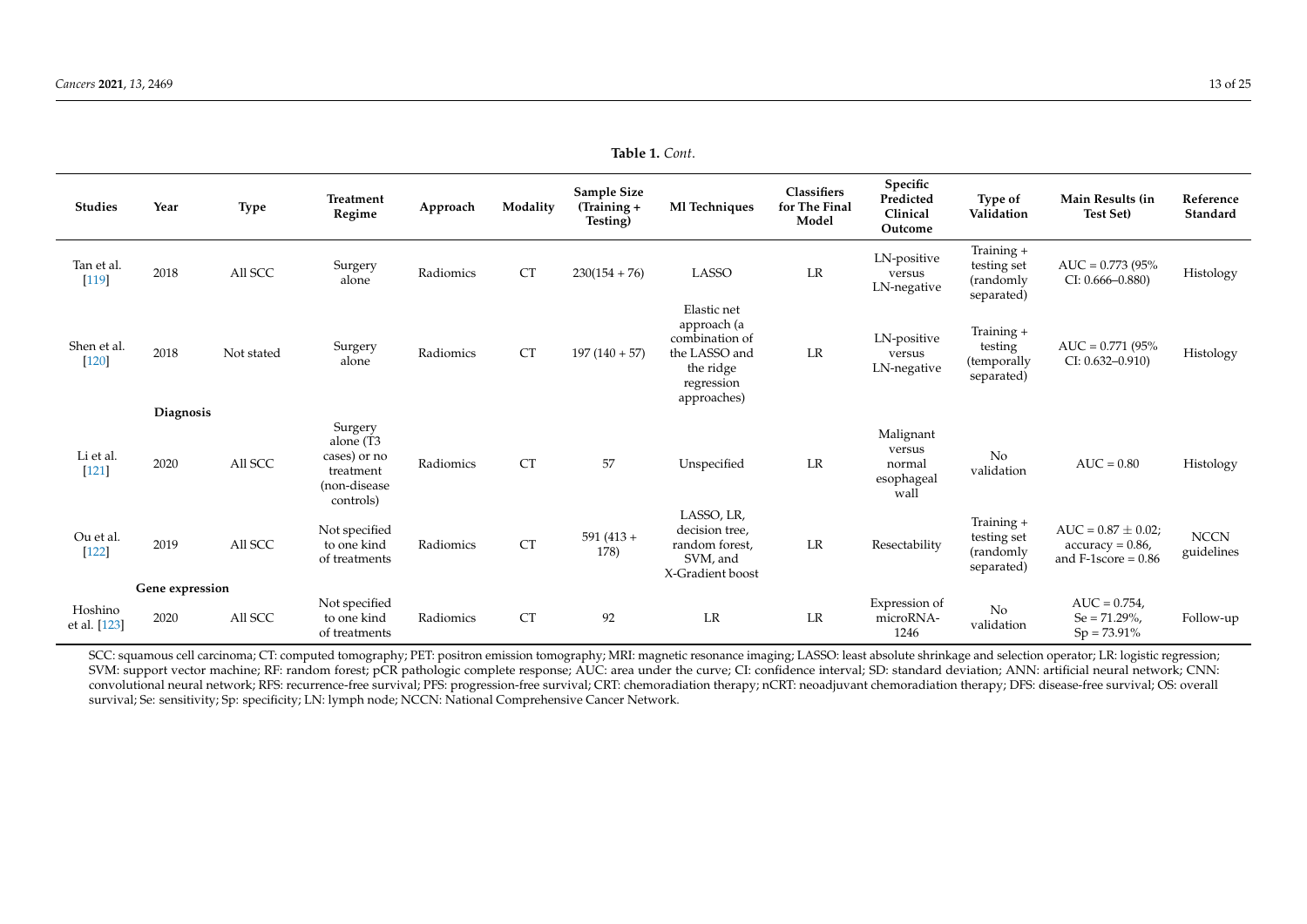<span id="page-13-0"></span>

**Figure 1.** An analysis workflow summarization of studies for imaging machine learning applications in esophageal cancers.  $(A)$  Patient pathway in clinical practice  $(B)$  Radiological features extracted from the handcrafted radiomics and deep learning method using different regions of interest. (C) Machine learning models constructed with the selected features (D) Model evaluation and evaluation.

## *3.3. Main Findings*

3.3.1. ML and Treatment Response Evaluation in ECs

Most published studies (*n* = 12) focused on the prediction of treatment response for patients receiving chemoradiotherapy or nCRT [\[83,](#page-21-26)[100](#page-22-22)[–110\]](#page-23-15). The ML algorithms achieved an AUC of 0.78–1.00. There were six studies using PET, four studies using CT, one study using MRI, and one study using PET-CT. Zhang et al. [\[110\]](#page-23-15), which constructed a support vector machine model based on PET radiomics features combined with conventional imaging and clinical variables. They achieved the best prediction result  $(AUC = 1.00)$  with 20 patients although with no validation on a test set. Ypsilantis et al. [\[109\]](#page-23-16) provided initial evidence for the potential predictive power of CNNs with an averaged sensitivity and specificity of 80.7% and 81.6%, respectively. Desbordes et al. [\[108\]](#page-22-23) applied a random forest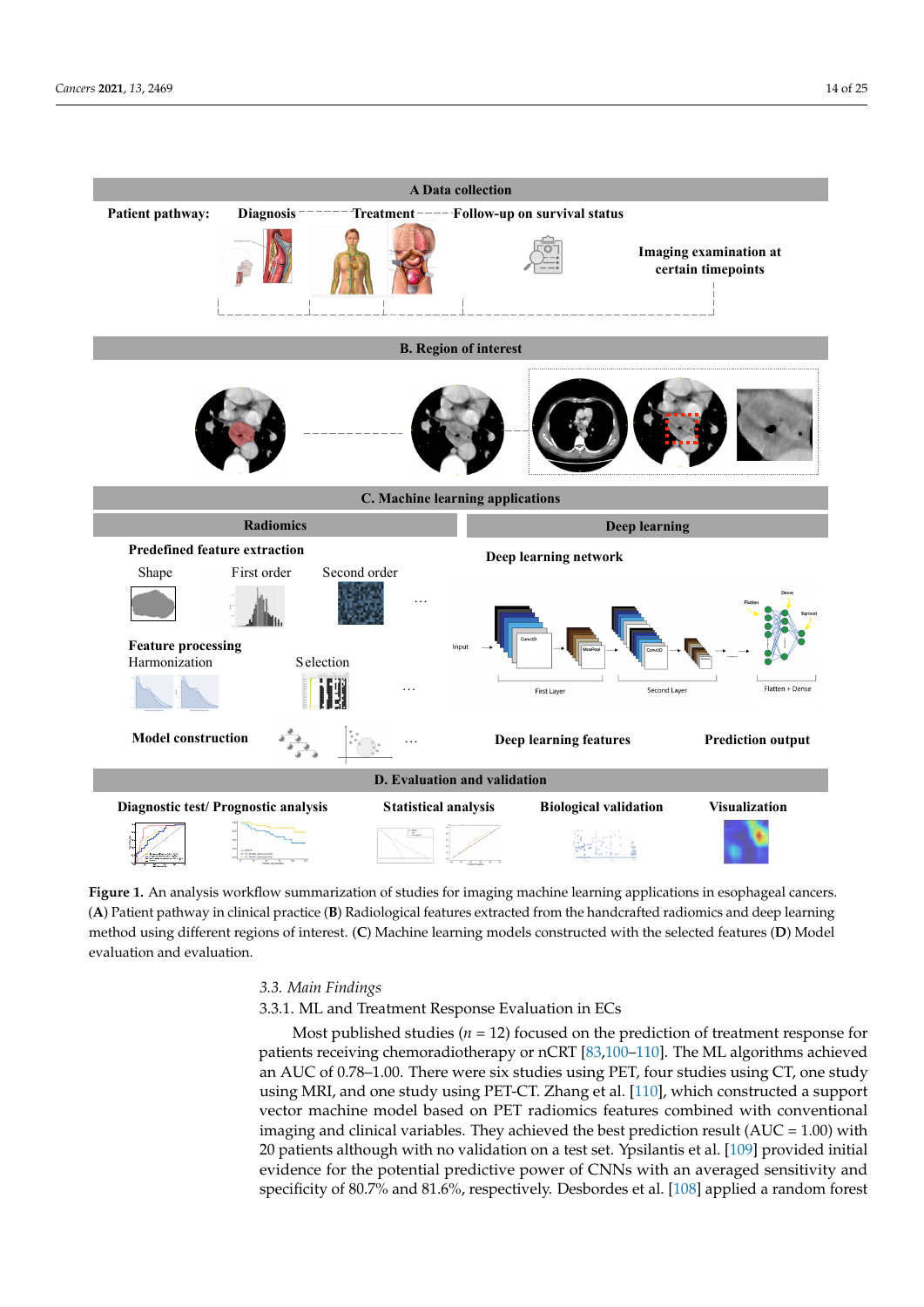classifier based on conventional and textural features for treatment response prediction by using baseline PET images. Both individual features and the constructed model with combined features were of predictive value, with an AUC of 0.810 and 0.836. Beukinga et al. published two studies evaluating radiomics for the prediction of response to nCRT. The first study [\[107\]](#page-22-24) selected only pre-treatment clinical and radiomics features from PET/CT scans. For the latter study [\[104\]](#page-22-25), significant features were derived from PET images of two phases (both baseline and restaging). The discrimination accuracy was improved from acceptable (AUC =  $0.78$ ) to excellent (AUC =  $0.81$ ). Van Rossum et al. [\[106\]](#page-22-26) also showed the added value of posttreatment radiomics features for disease evaluation. Hou et al. studied two modalities for the evaluation of CRT response. Radiomics features extracted from both the CT [\[105\]](#page-22-27) and MRI [\[103\]](#page-22-28) showed predictive capabilities with AUC of 0.972 for CT and AUC of 0.929 for MRI, using imaging interpretation as a reference standard. Yang et al. [\[102\]](#page-22-29) developed three predictive models for treatment response after nCRT and noted that overfitting was a problem for small sample size studies. Hu et al. [\[101\]](#page-22-30) found that a combination of peritumoral radiomics features appeared to improve the predictive performance of intratumoral radiomics for pre-treatment prediction of pCR  $(AUC = 0.85, 95\% CI, 0.75-0.95)$  for nCRT using CT radiomics features, with a cohort of 231 patients and external validation of the results. The same cohort of patients was used for the exploration of the transfer learning approach and the results showed that ResNet50-based deep learning features had the predictive ability for treatment response in esophageal SCC [\[83\]](#page-21-26). Cao et al. [\[100\]](#page-22-22) used the limma method, which is commonly used for genetic analysis, for the identification of significant radiomics features. The selected features were then fitted into the least absolute shrinkage and selection operator (LASSO) logistic regression model and achieved an AUC of 0.84 in the test set to predict response for concurrent CRT. The majority of studies [\[83,](#page-21-26)[101,](#page-22-30)[102,](#page-22-29)[104,](#page-22-25)[106](#page-22-26)[,107,](#page-22-24)[109](#page-23-16)[,110\]](#page-23-15) evaluated pCR for nCRT before surgery and used histology results as the reference standard. Other studies [\[100](#page-22-22)[,103](#page-22-28)[,105](#page-22-27)[,108\]](#page-22-23) collected patients receiving chemoradiotherapy and adopted PET/CT/MRI imaging and follow-up information for pCR evaluation because surgical resection was not performed and, therefore, pathological reference was not available.

## 3.3.2. ML and Prognosis Prediction in ECs

ML methods have shown the potential to act as prognostic tools for risk stratification in ECs. There are seven studies in the prognostic group [\[111](#page-23-17)[–117\]](#page-23-18), including three PET, three CT, and one PET-CT studies. Patients in different risk groups had a significant or borderline significant difference in survival outcomes. The primary outcomes were overall survival (OS), recurrence-free survival (RFS), and disease-free survival (DFS) predictions. Xiong et al. [\[117\]](#page-23-18) extracted PET radiomics features from different treatment time points and concluded that mid-treatment features could be more informative for predicting local control. Foley et al. [\[116\]](#page-23-19) demonstrated that a clinical prognostic model incorporating PET radiomics features could bring additional benefit for patients' risk stratification. Larue et al. [\[115\]](#page-23-20) validated their radiomics-based model for EC patients receiving nCRT in an independent external cohort, which split risk groups for survival rates with borderline significance. Xie et al. [\[114\]](#page-23-21) found that sub-regional radiomics features were of prognostic prediction value. The authors further correlated the imaging traits with the clinical variables and gene data to verify the biological significance. Yang et al. [\[113\]](#page-23-22) proved that deep learning-based prediction could be an independent survival prognosticator for EC patients. Chen et al. [\[112\]](#page-23-23) constructed a scoring system based on both clinical and PET radiomics features and enabled better stratification of patients into different long-term prognosis. Qiu et al. [\[111\]](#page-23-17) developed three prognostic models, the nomogram based on both radiomics and clinical features achieved optimal performance with a C-index of 0.72 in the validation set.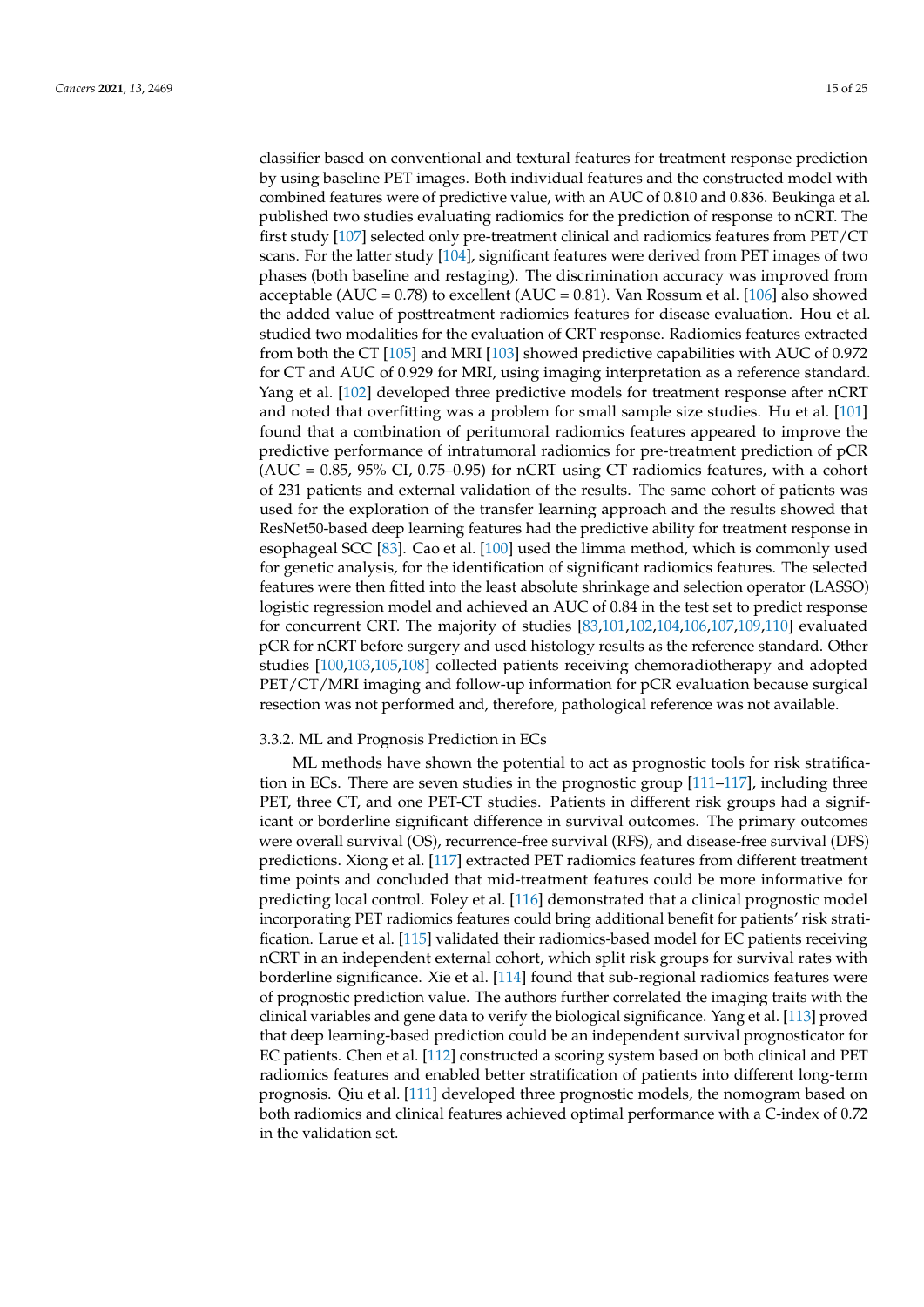# 3.3.3. ML and Lymph Node Metastasis Status in ECs

There were four studies [\[88,](#page-22-1)[118–](#page-23-24)[120\]](#page-23-25) focusing on the lymph node metastasis status of EC, with three studies using CT and one study using MRI. Shen et al. [\[120\]](#page-23-25) built a nomogram incorporating radiomics features, CT-reported suspicious lymph node number and tumor location, which showed good discrimination of lymph node status with a Cindex of 0.75 in the validation set. Tan et al. [\[119\]](#page-23-26) demonstrated that radiomics nomogram provided a good estimation of lymph node metastasis (AUC = 0.77) and outperformed size criteria. Most studies delineated whole tumor volume in all slices as the ROIs for feature selection. Qu et al. [\[118\]](#page-23-24) provided evidence that MRI-based radiomics features were of predictive value for lymph node involvement. Wu et al. [\[88\]](#page-22-1) showed that twodimensional (2D) ROIs based on the largest cross-sectional area of the tumor lesion were also of prediction value ( $AUC = 0.84$ ).

# 3.3.4. ML and Other Clinically Significant Outcomes in ECs

There were two studies focusing on the diagnosis of EC and one study focusing on gene expression [\[121–](#page-23-27)[123\]](#page-23-28). CT imaging was used. Li et al. [\[121\]](#page-23-27) found differences in the same parts of the normal esophageal wall and EC lesions using a multivariate regression classifier based on radiomics features. Ou et al. [\[122\]](#page-23-29) investigated the value of radiomic models related to the resectability of ECs. Hoshino et al. [\[123\]](#page-23-28) found that the gene expression level of miR-1246 could be inferred by imaging radiomics features, which was predictive of the prognosis of EC patients.

# 3.3.5. Study Characteristics

In general, all studies were retrospective design and most studies adopted radiomics approaches. Four studies [\[88](#page-22-1)[,109,](#page-23-16)[113,](#page-23-22)[115\]](#page-23-20) applied deep learning networks in the model construction. Incorporation of clinical features into data-based ML models could improve the prediction accuracy in 11 studies [\[88](#page-22-1)[,104,](#page-22-25)[106,](#page-22-26)[110](#page-23-15)[–113,](#page-23-22)[116](#page-23-19)[,119](#page-23-26)[,120\]](#page-23-25). The majority of studies [\[83,](#page-21-26)[88](#page-22-1)[,100](#page-22-22)[–103](#page-22-28)[,105](#page-22-27)[,111–](#page-23-17)[114](#page-23-21)[,119](#page-23-26)[,121](#page-23-27)[–123\]](#page-23-28) evaluated SCC patients and some [\[104,](#page-22-25)[106](#page-22-26)[–110](#page-23-15)[,115](#page-23-20)[,116\]](#page-23-19) mainly focused on adenocarcinoma. Many studies (*n* = 11) did not provide sufficient sample size with less than 100 patients in the study cohort [\[102–](#page-22-29)[105](#page-22-27)[,107](#page-22-24)[,108](#page-22-23)[,110](#page-23-15)[,112](#page-23-23)[,117](#page-23-18)[,121](#page-23-27)[,123\]](#page-23-28). Four studies [\[104,](#page-22-25)[107](#page-22-24)[,121](#page-23-27)[,123\]](#page-23-28) lacked independent validation by using the same datasets as both training and test sets.

Feature harmonization was conducted in only two studies to remove inter-site technical variability [\[83](#page-21-26)[,101\]](#page-22-30). Nine studies [\[88,](#page-22-1)[103,](#page-22-28)[104,](#page-22-25)[106,](#page-22-26)[111,](#page-23-17)[116,](#page-23-19)[119,](#page-23-26)[120](#page-23-25)[,122\]](#page-23-29) applied additional statistical analysis on the prediction outcomes to evaluate model fitting, calibration, and clinical usefulness. Three studies [\[83,](#page-21-26)[101,](#page-22-30)[114\]](#page-23-21) explored the correlation between imaging features extracted by ML and the genomic profiles for biological interpretation. Two studies [\[83,](#page-21-26)[109\]](#page-23-16) used visualization techniques to highlight important regions in the medical images. The visualized pictures generated from specific layers of the deep learning model highlighted the regions of interest for patient characterization. Visualizing the hot zone in the feature map could help to evaluate the interpretability of the models.

## **4. Summary and Perspectives**

This study summarizes the main results and basic characteristics of ML techniques relevant to the clinical practice in EC patients. Surgery is one of the most frequently used treatments for resectable EC, but the long-term survival remains unsatisfactory even after curative operation [\[124](#page-23-30)[,125\]](#page-23-31). The optimal treatment for EC is still unclear. Neoadjuvant or adjuvant therapies administrated as chemotherapy, radiotherapy, or simultaneous chemoradiotherapy have been adopted in clinical practice. The adjuvant chemotherapy or radiation therapy has not been shown to have additional survival benefit to patients compared to surgery alone [\[126\]](#page-23-32). More recently, as shown by recent landmark trials, nCRT plus surgery could be the most effective strategy for the improvement of resectability and maximization of long-term survival for locally advanced EC patients [\[3,](#page-18-2)[4,](#page-18-3)[127,](#page-23-33)[128\]](#page-23-34). The updated CROSS study has shown that the median overall survival was 48.6 months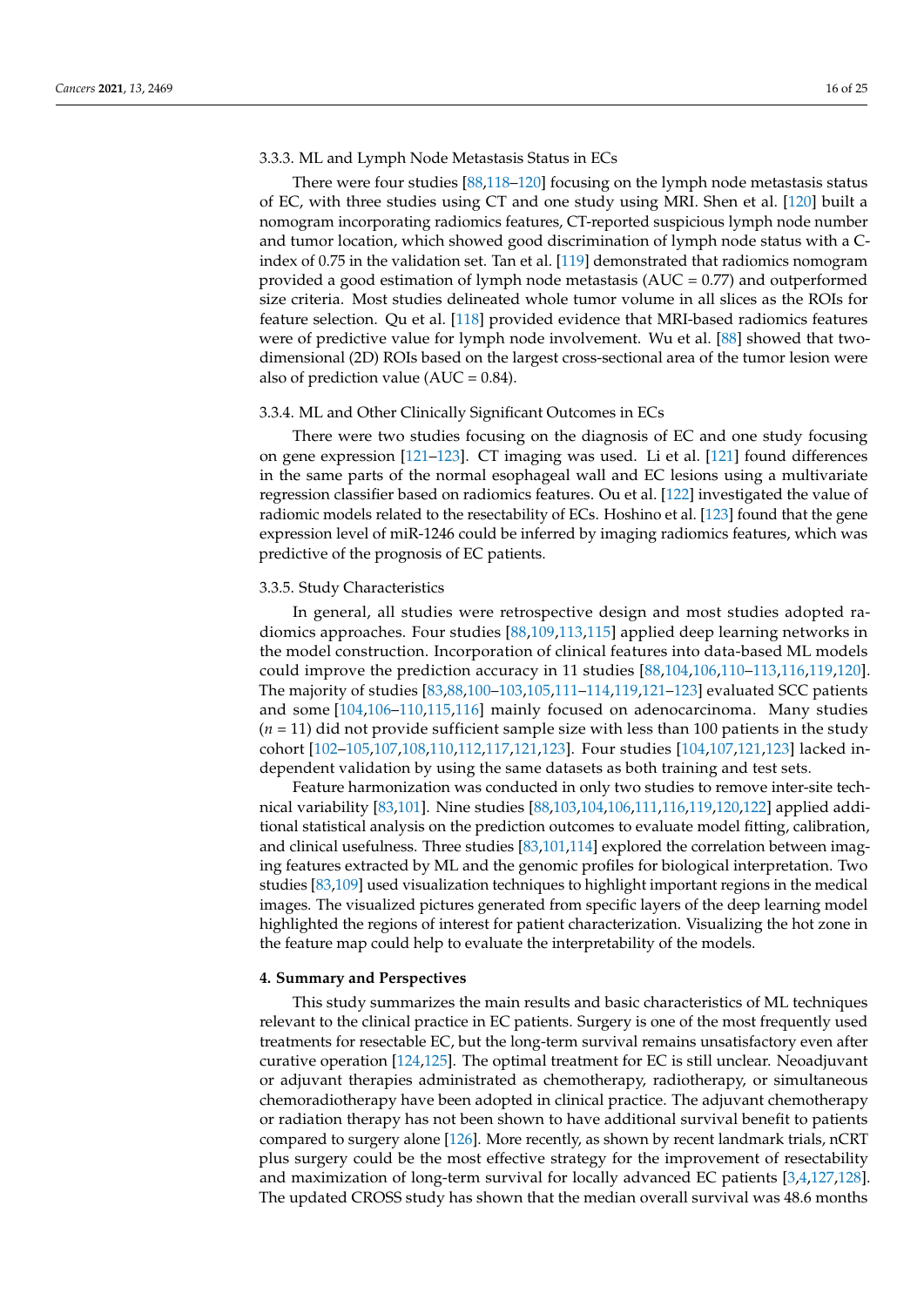in patients receiving nCRT plus surgery cohort and 24.0 months in the surgery cohort  $(p = 0.030)$  [\[128\]](#page-23-34). The recent NEOCRTEC5010 trial also showed that EC patients receiving nCRT followed by surgery have a significantly increased median overall survival than those receiving surgery alone (100.1 vs.  $66.5$  months,  $p = 0.025$ ) [\[4\]](#page-18-3). But patients have different responses to nCRT treatment, which significantly affects the survival outcomes. According to a recent review by Eyck et al. [\[129\]](#page-23-35), the ability of commonly used imaging modalities to detect pCR after nCRT of EC patients was insufficient, indicated by the pooled sensitivities and specificities. An accurate estimation of residual disease could improve patient management.

For this purpose, there has been an increasing number of studies in the literature that utilized new methods for more accurate prediction. In our review article, we assessed the potential of ML approaches for a more accurate evaluation of pCR. This showed that ML models evaluating treatment response achieved reliable predictions ranging from acceptable (AUC = 0.70 to 0.80, *n* = 3) to excellent (AUC = 0.80 to 0.90, *n* = 7), and outstanding  $(AUC > 0.90, n = 1)$  in the validation group. The reviewed studies adopted a variety of ML approaches. Advanced imaging features were extracted using radiomics calculation algorithm or transfer learning technique from various pre-trained CNNs. According to Hu's study characterizing relatively large sample sizes with extrapolation of developed models by external validation, the model using deep learning features extracted from Resnet had a better performance than the handcrafted radiomics model [\[83\]](#page-21-26). It is suggested that noninvasive ML-based imaging applications, such as radiomic techniques and deep learning networks are potentially useful for individualized patient's tumor characterization.

Patients' risk stratification mainly relies on the American Joint Committee on Cancer (AJCC) tumor, node, and metastasis (TNM) staging classification of epithelial cancers of the esophagus. Improvement of the staging method will aid in the current clinical practice. Involvement of lymph node invasion has been proved to be an important prognostic factor for both esophageal SCC and adenocarcinoma [\[130](#page-23-36)[,131\]](#page-24-0). Recent refinement of the N descriptors (regional lymph node invasion) subcategory in the eighth edition has been shown to provide a more accurate and reliable risk stratification of EC patients [\[132\]](#page-24-1). Compared with the seventh edition, this new N subcategory excludes some regional lymph node stations common in the staging system of lung cancers [\[133\]](#page-24-2). Determination of clinical N (regional lymph node invasion) mainly relies on current imaging techniques. CT, one of the most commonly used non-invasive imaging techniques is often initially used for the evaluation of tumor growth and other structures. However, it is not optimal for lymph node determination [\[134](#page-24-3)[,135\]](#page-24-4). Besides, the efficacy of MRI for the accurate estimation of N staging is still uncertain [\[136\]](#page-24-5).

Improvement in imaging assessment of regional lymph nodes by using ML techniques is of clinical importance for prognosis and treatment decisions for EC patients. Radiomics, as an emerging tool, has shown potential values in predicting LN metastasis by extracting high-throughput quantitative features from medical images. Less attention has been paid to the prediction of LN metastasis in previous years. With the first study published in 2018, specific attention is paid to the evaluation of LN metastasis in EC patients. The reviewed studies [\[118](#page-23-24)[–120\]](#page-23-25) were mainly focused on the application of radiomics and Wu et al. [\[88\]](#page-22-1) showed the prediction value of deep learning features for LN metastasis. According to our review, the new ML approach significantly improved the evaluation of N status using non-invasive CT and MRI modalities  $(AUC = 0.762 - 0.840)$  in the validation set), even outperforming the size criteria [\[88,](#page-22-1)[118](#page-23-24)[–120\]](#page-23-25). However, current published studies were limited to binary discrimination of LN status. The specific N staging information (N0/N1/N2/3) determined by evidence acquired before treatment affects the therapy scheme. Moreover, the drainage of the lymph nodes in EC is more complicated than in some cancers like lung cancers and breast cancers. The regional lymph node stations for EC patients extended from cervical to celiac regions, and the lymphatic drainages could be different at different anatomic sites. An optimal lymphadenectomy is necessary to maximize patients' survival. The extent of lymphadenectomy is variable in current clinical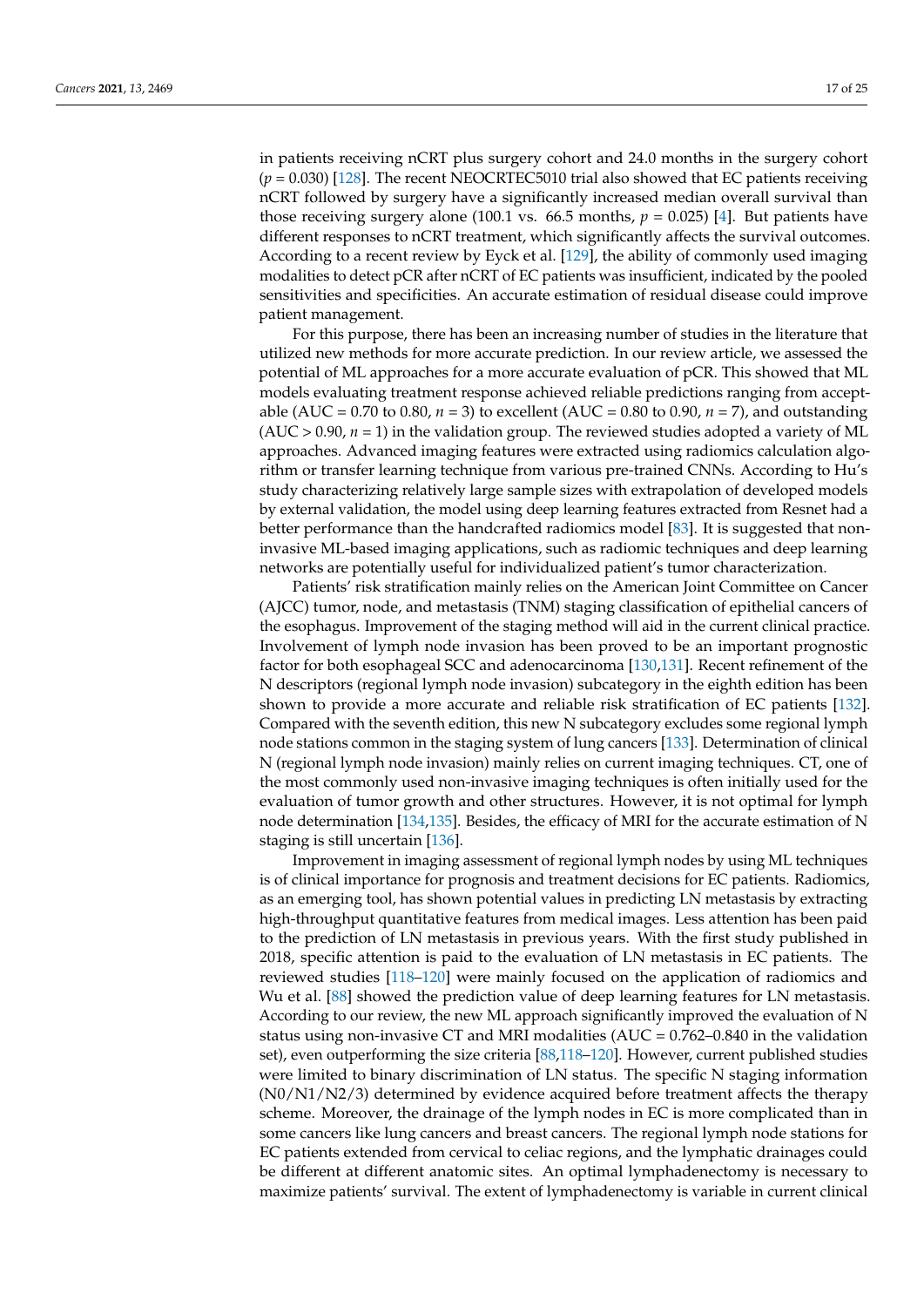practice [\[137](#page-24-6)[,138\]](#page-24-7). Greater extent of lymphadenectomy was associated with patients' longterm survival and its effect on postoperative complications [\[139,](#page-24-8)[140\]](#page-24-9). The evaluation of individual LN requires laborious and time-consuming work from experienced radiologists. More accurate evaluation of more precise N staging or individual lymph node status could lead to a more precise assessment of the ideal range of lymph node dissection.

In our review, we have uncovered several shortcomings of existing clinical applications using machine learning. We will discuss these issues more broadly and then more specifically in the following paragraphs. The topic of explainability has been shown to be an important aspect of ML research [\[141\]](#page-24-10). Doctors may find it difficult to apply ML models routinely. CNNs, for example, could contain millions of trainable parameters without clearly understandable biological patterns for human readers. It is crucial that clinicians and patients have the ability to understand the reasonings of predictions of these models for better informed decision-making. The accountability of ML approaches is of vital importance if we introduce computerized ML systems into clinical practice. Currently, there is a paucity in the understanding of the relationship between radiomics and underlying tumor biology. The exact relationship of a combination of radiomics features used in the predictive modelling remains unclear. Further exploration has been attempted by, for example, doing radiogenomics studies, which were done in a few reviewed studies, providing proof of potential biological explanation. The reliability of the established prediction models could also be validated by statistical methods to reduce the concerns regarding applicability. To this end, some models were validated by statistical analysis using model fitting, calibration, and clinical usefulness. Simple data-driven correlation may not be robust and links between imaging, clinical, and genetic features should be built. Note that the precise relationship between imaging features and tumor heterogeneity is not simply straightforward. Further investigation of the advanced statistical relationship should be established. Visualization is suggested to be employed to improve the interpretability of ML models. More work should be dedicated to making ML models more interpretable or explainable for decision-making.

A few more specific limitations are noted from our review. Firstly, ML algorithms utilized in some studies were trained and validated on the same dataset, which is not an accurate estimation of ML models. Secondly, the sample size is one of the vital factors for clinical studies, which could significantly affect the repeatability, reproducibility, and statistical power. Adequate sample size is needed to train and test the ML methods to minimize overfitting and improve the estimation performance. The sample size criteria for some ML studies for EC patients were established with less than 100 patients, which limits the reliability of the proposed models. Clinically meaningful size is required for significant discrimination of patients in different risk groups. Thirdly, the reference standard for each outcome in question may be different, reflecting the heterogeneity of the study design impacting comparison. Most studies evaluating treatment response, for example, compared their model with histology findings by pathologists, which is the current gold standard. However, some studies [\[100,](#page-22-22)[103,](#page-22-28)[105](#page-22-27)[,108\]](#page-22-23) used pre-treatment and post-treatment CT images to assess the response based on the Response Evaluation Criteria in Solid Tumors (RECIST) [\[142\]](#page-24-11), when resected specimens were not available. RECIST is commonly used for residual disease evaluation for solid tumors but has limited ability in EC for its obscure boundaries or scarred tissues after chemoradiation therapy [\[143\]](#page-24-12). Fourthly, standardization in imaging protocols (for example, CT with or without intravenous contrast), radiomics extraction methods, and attempts to harmonize imaging data prior to predictive modelling were scantily performed. These have been known to affect the extracted features and remain major obstacles to generalizability.

We have a few recommendations for future investigations. Firstly, prospective large multi-center studies should be performed to improve the ML techniques and generalizability with standardized imaging protocols and harmonization between different centers. In our review, only six studies [\[83](#page-21-26)[,88](#page-22-1)[,100](#page-22-22)[,101,](#page-22-30)[114,](#page-23-21)[115\]](#page-23-20) included multi-center datasets. Secondly, the techniques of machine learning analysis should be standardized. More strict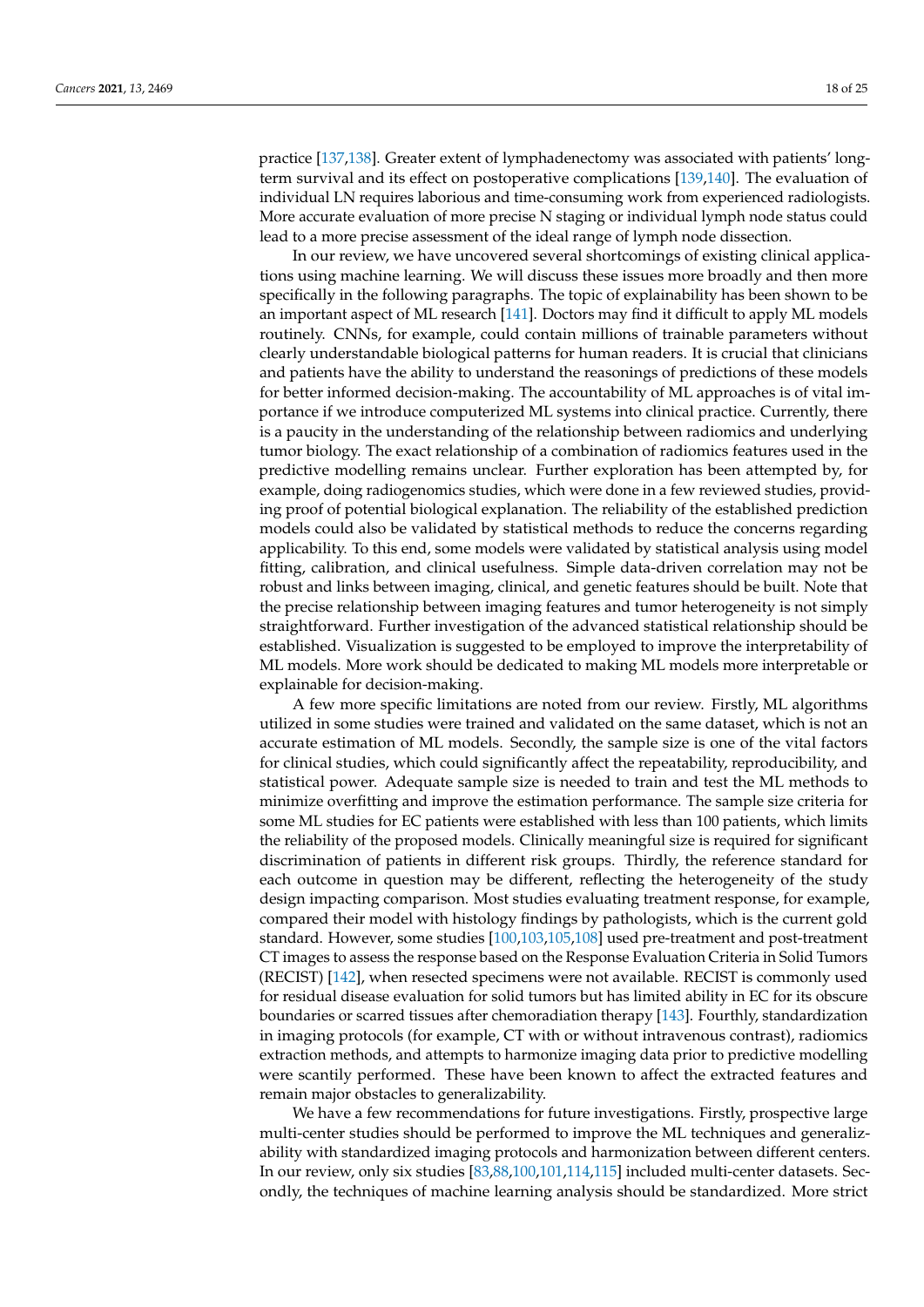adherence to the standard working pipeline as well as openly available source code is suggested to increase reproducibility and generalizability, particularly for radiomics features pipelines [\[144\]](#page-24-13). Thirdly, the application of ML methods should be expanded from restricted data-processing computers to portable machines accessible by cloud services or to intraoperative decisions in real-time. There are some challenges to overcome such as automated segmentation and real-time inference processing which currently limits its wider utility in the clinical environment. If this could be done, it would allow for prospective study design, and if randomized, it could add significant value to the assessment of the utility of these techniques in real-world clinical practices. Finally, the discrimination impact using these models needs to be clinically meaningful. Several studies based their performance assessment on AUC. Clinically meaningful size effects like decision curve analysis should be included more routinely.

## **5. Conclusions**

Our review has summarized the predictive performance of non-invasive imaging ML applications in EC patients. Recent advances and future perspectives of the ML technique demonstrate its potential to provide novel quantitative imaging markers in medical imaging. A few recommendations are made to improve study design and future applicability.

**Supplementary Materials:** The following are available online at [https://www.mdpi.com/article/10](https://www.mdpi.com/article/10.3390/cancers13102469/s1) [.3390/cancers13102469/s1,](https://www.mdpi.com/article/10.3390/cancers13102469/s1) Table S1: Systematic search.

**Author Contributions:** C.-Y.X., C.-L.P., and V.V. contributed to literature search, figures, study design, data collection, data analysis, data interpretation, manuscript editing, and writing; B.C. and E.Y.-Y.W. contributed to data collection, data analysis, data interpretation, manuscript editing, and writing; Q.D. contributed to data collection, data analysis, data interpretation, manuscript editing, and writing. All authors have read and agreed to the published version of the manuscript.

**Funding:** This research received no external funding.

**Institutional Review Board Statement:** Not applicable.

**Informed Consent Statement:** Not applicable.

**Data Availability Statement:** Primary data cited in this review are openly available in PubMed, Embase and Cochrane database.

**Conflicts of Interest:** The authors declare no conflict of interest.

## **References**

- <span id="page-18-0"></span>1. Jemal, A.; Bray, F.; Center, M.M.; Ferlay, J.; Ward, E.; Forman, D. Global Cancer Statistics. *CA Cancer J. Clin.* **2011**, *61*, 69–90. [\[CrossRef\]](http://doi.org/10.3322/caac.20107)
- <span id="page-18-1"></span>2. Pennathur, A.; Gibson, M.K.; A Jobe, B.; Luketich, J.D. Oesophageal carcinoma. *Lancet* **2013**, *381*, 400–412. [\[CrossRef\]](http://doi.org/10.1016/S0140-6736(12)60643-6)
- <span id="page-18-2"></span>3. Van Hagen, P.; Hulshof, M.; Van Lanschot, J.; Steyerberg, E.; Henegouwen, M.V.B.; Wijnhoven, B.; Richel, D.; Nieuwenhuijzen, G.A.; Hospers, G.A.P.; Bonenkamp, J.; et al. Preoperative Chemoradiotherapy for Esophageal or Junctional Cancer. *N. Engl. J. Med.* **2012**, *366*, 2074–2084. [\[CrossRef\]](http://doi.org/10.1056/NEJMoa1112088) [\[PubMed\]](http://www.ncbi.nlm.nih.gov/pubmed/22646630)
- <span id="page-18-3"></span>4. Yang, H.; Liu, H.; Chen, Y.; Zhu, C.; Fang, W.; Yu, Z.; Mao, W.; Xiang, J.; Han, Y.; Chen, Z.; et al. Neoadjuvant Chemoradiotherapy Followed by Surgery Versus Surgery Alone for Locally Advanced Squamous Cell Carcinoma of the Esophagus (NEOCRTEC5010): A Phase III Multicenter, Randomized, Open-Label Clinical Trial. *J. Clin. Oncol.* **2018**, *36*, 2796–2803. [\[CrossRef\]](http://doi.org/10.1200/JCO.2018.79.1483)
- <span id="page-18-4"></span>5. Barbetta, A.; Sihag, S.; Nobel, T.; Hsu, M.; Tan, K.S.; Bains, M.; Jones, D.R.; Molena, D. Patterns and risk of recurrence in patients with esophageal cancer with a pathologic complete response after chemoradiotherapy followed by surgery. *J. Thorac. Cardiovasc. Surg.* **2019**, *157*, 1249–1259.e5. [\[CrossRef\]](http://doi.org/10.1016/j.jtcvs.2018.09.136)
- <span id="page-18-5"></span>6. Gwynne, S.; Wijnhoven, B.; Hulshof, M.; Bateman, A. Role of Chemoradiotherapy in Oesophageal Cancer—Adjuvant and Neoadjuvant Therapy. *Clin. Oncol.* **2014**, *26*, 522–532. [\[CrossRef\]](http://doi.org/10.1016/j.clon.2014.05.015) [\[PubMed\]](http://www.ncbi.nlm.nih.gov/pubmed/24947234)
- <span id="page-18-6"></span>7. Lin, J.; Kligerman, S.; Goel, R.; Sajedi, P.; Suntharalingam, M.; Chuong, M.D. State-of-the-art molecular imaging in esophageal cancer management: Implications for diagnosis, prognosis, and treatment. *J. Gastrointest. Oncol.* **2015**, *6*, 3–19.
- <span id="page-18-7"></span>8. Li, B.; Li, N.; Liu, S.; Li, Y.; Qian, B.; Zhang, Y.; He, H.; Chen, X.; Sun, Y.; Xiang, J.; et al. Does [18F] fluorodeoxyglucose–positron emission tomography/computed tomography have a role in cervical nodal staging for esophageal squamous cell carcinoma? *J. Thorac. Cardiovasc. Surg.* **2020**, *160*, 544–550. [\[CrossRef\]](http://doi.org/10.1016/j.jtcvs.2019.11.046)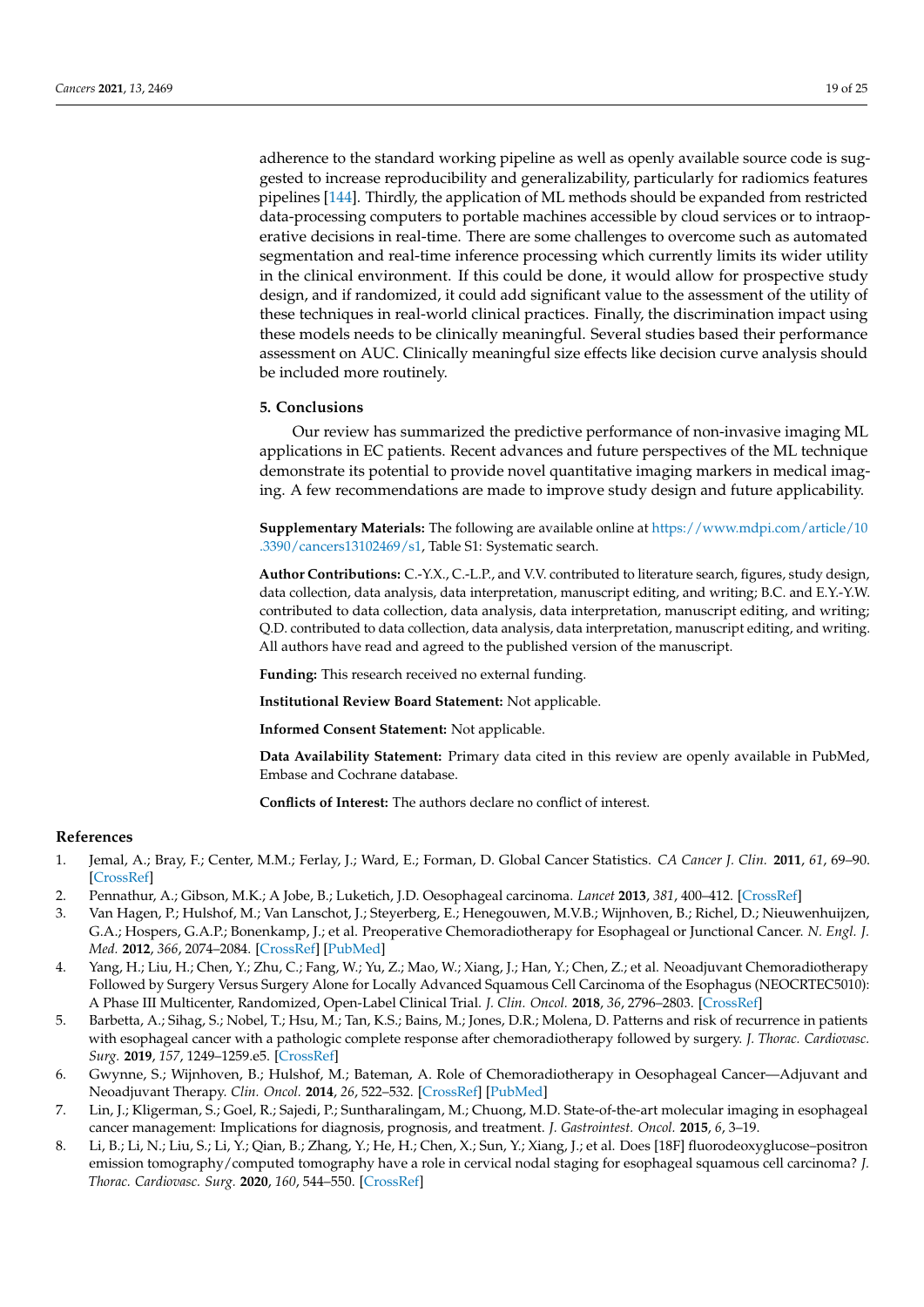- <span id="page-19-0"></span>9. Kumar, V.; Gu, Y.; Basu, S.; Berglund, A.; Eschrich, S.A.; Schabath, M.B.; Forster, K.; Aerts, H.J.; Dekker, A.; Fenstermacher, D.; et al. Radiomics: The process and the challenges. *Magn. Reson. Imaging* **2012**, *30*, 1234–1248. [\[CrossRef\]](http://doi.org/10.1016/j.mri.2012.06.010)
- <span id="page-19-1"></span>10. Shimizu, H.; Nakayama, K.I. Artificial intelligence in oncology. *Cancer Sci.* **2020**, *111*, 1452–1460. [\[CrossRef\]](http://doi.org/10.1111/cas.14377)
- 11. Kermany, D.S.; Goldbaum, M.; Cai, W.; Valentim, C.C.; Liang, H.; Baxter, S.L.; McKeown, A.; Yang, G.; Wu, X.; Yan, F.; et al. Identifying Medical Diagnoses and Treatable Diseases by Image-Based Deep Learning. *Cell* **2018**, *172*, 1122–1131.e9. [\[CrossRef\]](http://doi.org/10.1016/j.cell.2018.02.010) [\[PubMed\]](http://www.ncbi.nlm.nih.gov/pubmed/29474911)
- <span id="page-19-2"></span>12. Zhu, W.; Xie, L.; Han, J.; Guo, X. The Application of Deep Learning in Cancer Prognosis Prediction. *Cancers* **2020**, *12*, 603. [\[CrossRef\]](http://doi.org/10.3390/cancers12030603)
- <span id="page-19-3"></span>13. Esteva, A.; Kuprel, B.; Novoa, R.A.; Ko, J.; Swetter, S.M.; Blau, H.M.; Thrun, S. Dermatologist-level classification of skin cancer with deep neural networks. *Nature* **2017**, *542*, 115–118. [\[CrossRef\]](http://doi.org/10.1038/nature21056)
- <span id="page-19-4"></span>14. Poplin, R.; Varadarajan, A.V.; Blumer, K.; Liu, Y.; McConnell, M.V.; Corrado, G.S.; Peng, L.; Webster, D.R. Prediction of cardiovascular risk factors from retinal fundus photographs via deep learning. *Nat. Biomed. Eng.* **2018**, *2*, 158–164. [\[CrossRef\]](http://doi.org/10.1038/s41551-018-0195-0) [\[PubMed\]](http://www.ncbi.nlm.nih.gov/pubmed/31015713)
- <span id="page-19-5"></span>15. Coudray, N.; Ocampo, P.S.; Sakellaropoulos, T.; Narula, N.; Snuderl, M.; Fenyö, D.; Moreira, A.L.; Razavian, N.; Tsirigos, A. Classification and mutation prediction from non–small cell lung cancer histopathology images using deep learning. *Nat. Med.* **2018**, *24*, 1559–1567. [\[CrossRef\]](http://doi.org/10.1038/s41591-018-0177-5)
- <span id="page-19-6"></span>16. Dou, Q.; So, T.Y.; Jiang, M.; Liu, Q.; Vardhanabhuti, V.; Kaissis, G.; Li, Z.; Si, W.; Lee, H.H.C.; Yu, K.; et al. Federated deep learning for detecting COVID-19 lung abnormalities in CT: A privacy-preserving multinational validation study. *npj Digit. Med.* **2021**, *4*, 1–11. [\[CrossRef\]](http://doi.org/10.1038/s41746-021-00431-6) [\[PubMed\]](http://www.ncbi.nlm.nih.gov/pubmed/33782526)
- <span id="page-19-7"></span>17. Ding, J.; Cao, P.; Chang, H.-C.; Gao, Y.; Chan, S.H.S.; Vardhanabhuti, V. Deep learning-based thigh muscle segmentation for reproducible fat fraction quantification using fat–water decomposition MRI. *Insights Imaging* **2020**, *11*, 1–11. [\[CrossRef\]](http://doi.org/10.1186/s13244-020-00946-8)
- <span id="page-19-8"></span>18. Kocak, B.; Durmaz, E.S.; Ates, E.; Kilickesmez, O. Radiomics with artificial intelligence: A practical guide for beginners. *Diagn. Interv. Radiol.* **2019**, *25*, 485–495. [\[CrossRef\]](http://doi.org/10.5152/dir.2019.19321)
- <span id="page-19-9"></span>19. Committee on the Review of Omics-Based Tests for Predicting Patient Outcomes in Clinical Trials; Board on Health Care, Services; Board on Health Sciences Policy; Institute of Medicine Evolution of Translational Omics; Micheel, C.M.; Nass, S.J.; Omenn, G.S. *Evolution of Translational Omics: Lessons Learned and the Path Forward*; National Academies Press: Washington, DC, USA, 2012. [\[CrossRef\]](http://doi.org/10.17226/13297)
- <span id="page-19-10"></span>20. Gerlinger, M.; Rowan, A.J.; Horswell, S.; Larkin, J.; Endesfelder, D.; Gronroos, E.; Martinez, P.; Matthews, N.; Stewart, A.; Tarpey, P.; et al. Intratumor Heterogeneity and Branched Evolution Revealed by Multiregion Sequencing. *N. Engl. J. Med.* **2012**, *366*, 883–892. [\[CrossRef\]](http://doi.org/10.1056/NEJMoa1113205)
- <span id="page-19-11"></span>21. Liang, Z.-G.; Tan, H.Q.; Zhang, F.; Tan, L.K.R.; Lin, L.; Lenkowicz, J.; Wang, H.; Ong, E.H.W.; Kusumawidjaja, G.; Phua, J.H.; et al. Comparison of radiomics tools for image analyses and clinical prediction in nasopharyngeal carcinoma. *Br. J. Radiol.* **2019**, *92*, 20190271. [\[CrossRef\]](http://doi.org/10.1259/bjr.20190271)
- <span id="page-19-12"></span>22. Zwanenburg, A.; Vallières, M.; Abdalah, M.A.; Aerts, H.J.W.L.; Andrearczyk, V.; Apte, A.; Ashrafinia, S.; Bakas, S.; Beukinga, R.J.; Boellaard, R.; et al. The Image Biomarker Standardization Initiative: Standardized Quantitative Radiomics for High-Throughput Image-based Phenotyping. *Radiology* **2020**, *295*, 328–338. [\[CrossRef\]](http://doi.org/10.1148/radiol.2020191145) [\[PubMed\]](http://www.ncbi.nlm.nih.gov/pubmed/32154773)
- <span id="page-19-13"></span>23. Gillies, R.J.; Kinahan, P.E.; Hricak, H. Radiomics: Images Are More than Pictures, They Are Data. *Radiology* **2016**, *278*, 563–577. [\[CrossRef\]](http://doi.org/10.1148/radiol.2015151169)
- <span id="page-19-14"></span>24. Lambin, P.; Leijenaar, R.T.; Deist, T.M.; Peerlings, J.; De Jong, E.E.; Van Timmeren, J.; Sanduleanu, S.; LaRue, R.T.; Even, A.J.; Jochems, A.; et al. Radiomics: The bridge between medical imaging and personalized medicine. *Nat. Rev. Clin. Oncol.* **2017**, *14*, 749–762. [\[CrossRef\]](http://doi.org/10.1038/nrclinonc.2017.141) [\[PubMed\]](http://www.ncbi.nlm.nih.gov/pubmed/28975929)
- <span id="page-19-15"></span>25. Mayerhoefer, M.E.; Materka, A.; Langs, G.; Häggström, I.; Szczypiński, P.; Gibbs, P.; Cook, G. Introduction to Radiomics. *J. Nucl. Med.* **2020**, *61*, 488–495. [\[CrossRef\]](http://doi.org/10.2967/jnumed.118.222893) [\[PubMed\]](http://www.ncbi.nlm.nih.gov/pubmed/32060219)
- 26. Yang, L.; Gu, D.; Wei, J.; Yang, C.; Rao, S.; Wang, W.; Chen, C.; Ding, Y.; Tian, J.; Zeng, M. A Radiomics Nomogram for Preoperative Prediction of Microvascular Invasion in Hepatocellular Carcinoma. *Liver Cancer* **2019**, *8*, 373–386. [\[CrossRef\]](http://doi.org/10.1159/000494099)
- <span id="page-19-16"></span>27. Peeken, J.C.; Shouman, M.A.; Kroenke, M.; Rauscher, I.; Maurer, T.; Gschwend, J.E.; Eiber, M.; Combs, S.E. A CT-based radiomics model to detect prostate cancer lymph node metastases in PSMA radioguided surgery patients. *Eur. J. Nucl. Med. Mol. Imaging* **2020**, *47*, 2968–2977. [\[CrossRef\]](http://doi.org/10.1007/s00259-020-04864-1)
- <span id="page-19-17"></span>28. Sun, R.; Limkin, E.J.; Vakalopoulou, M.; Dercle, L.; Champiat, S.; Han, S.R.; Verlingue, L.; Brandao, D.; Lancia, A.; Ammari, S.; et al. A radiomics approach to assess tumour-infiltrating CD8 cells and response to anti-PD-1 or anti-PD-L1 immunotherapy: An imaging biomarker, retrospective multicohort study. *Lancet Oncol.* **2018**, *19*, 1180–1191. [\[CrossRef\]](http://doi.org/10.1016/S1470-2045(18)30413-3)
- <span id="page-19-18"></span>29. Collarino, A.; Garganese, G.; Fragomeni, S.M.; Arias-Bouda, L.M.P.; Ieria, F.P.; Boellaard, R.; Rufini, V.; De Geus-Oei, L.-F.; Scambia, G.; Olmos, R.A.V.; et al. Radiomics in Vulvar Cancer: First Clinical Experience Using 18F-FDG PET/CT Images. *J. Nucl. Med.* **2018**, *60*, 199–206. [\[CrossRef\]](http://doi.org/10.2967/jnumed.118.215889)
- <span id="page-19-19"></span>30. Yushkevich, P.A.; Gao, Y.; Gerig, G. ITK-SNAP: An interactive tool for semi-automatic segmentation of multi-modality biomedical images. In Proceedings of the 38th Annual International Conference of the IEEE Engineering in Medicine and Biology Society (EMBC), Orlando, FL, USA, 16–20 August 2016; Institute of Electrical and Electronics Engineers (IEEE): Orlando, FL, USA, 2016; Volume 2016, pp. 3342–3345.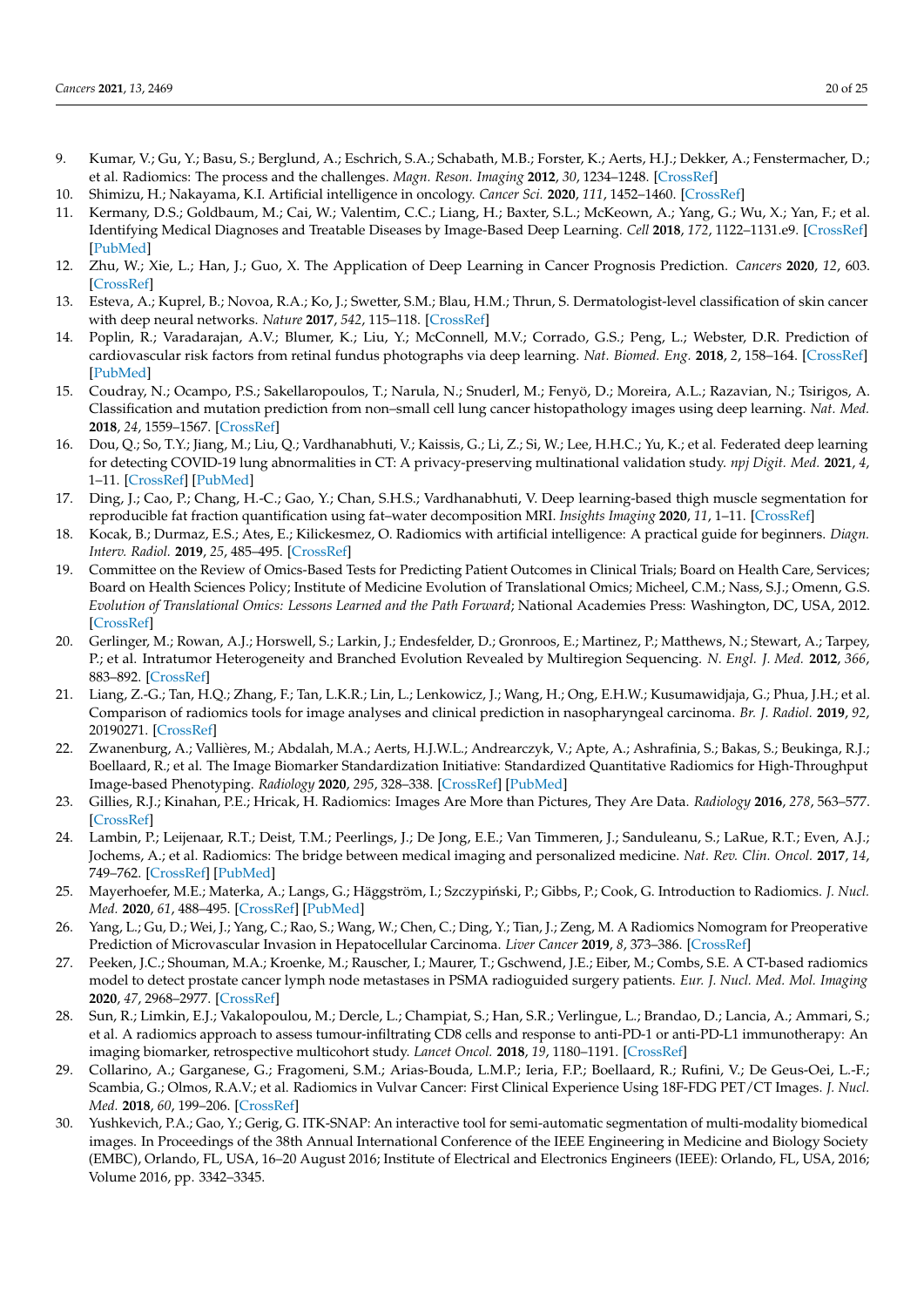- <span id="page-20-0"></span>31. Nioche, C.; Orlhac, F.; Boughdad, S.; Reuzé, S.; Goya-Outi, J.; Robert, C.; Pellot-Barakat, C.; Soussan, M.; Frouin, F.; Buvat, I. LIFEx: A Freeware for Radiomic Feature Calculation in Multimodality Imaging to Accelerate Advances in the Characterization of Tumor Heterogeneity. *Cancer Res.* **2018**, *78*, 4786–4789. [\[CrossRef\]](http://doi.org/10.1158/0008-5472.CAN-18-0125)
- <span id="page-20-1"></span>32. Wolf, I.; Vetter, M.; Wegner, I.; Nolden, M.; Böttger, T.; Hastenteufel, M.; Schöbinger, M.; Kunert, T.; Meinzer, H.-P. The medical imaging interaction toolkit (MITK): A toolkit facilitating the creation of interactive software by extending VTK and ITK. *Medical Imaging* **2004**, *5367*, 16–27. [\[CrossRef\]](http://doi.org/10.1117/12.535112)
- <span id="page-20-2"></span>33. Abràmoff, M.D.; Magalhães, P.J.; Ram, S.J. Image processing with ImageJ. *Biophotonics Int.* **2004**, *11*, 36–42.
- <span id="page-20-3"></span>34. Fedorov, A.; Beichel, R.; Kalpathy-Cramer, J.; Finet, J.; Fillion-Robin, J.-C.; Pujol, S.; Bauer, C.; Jennings, M.; Fennessy, F.; Sonka, M.; et al. 3D Slicer as an image computing platform for the Quantitative Imaging Network. *Magn. Reson. Imaging* **2012**, *30*, 1323–1341. [\[CrossRef\]](http://doi.org/10.1016/j.mri.2012.05.001)
- <span id="page-20-4"></span>35. Velazquez, E.R.; Aerts, H.J.; Gu, Y.; Goldgof, D.B.; De Ruysscher, D.; Dekker, A.; Korn, R.; Gillies, R.J.; Lambin, P. A semiautomatic CT-based ensemble segmentation of lung tumors: Comparison with oncologists' delineations and with the surgical specimen. *Radiother. Oncol.* **2012**, *105*, 167–173. [\[CrossRef\]](http://doi.org/10.1016/j.radonc.2012.09.023)
- <span id="page-20-5"></span>36. Traverso, A.; Wee, L.; Dekker, A.; Gillies, R. Repeatability and Reproducibility of Radiomic Features: A Systematic Review. *Int. J. Radiat. Oncol.* **2018**, *102*, 1143–1158. [\[CrossRef\]](http://doi.org/10.1016/j.ijrobp.2018.05.053)
- <span id="page-20-6"></span>37. Parmar, C.; Velazquez, E.R.; Leijenaar, R.; Jermoumi, M.; Carvalho, S.; Mak, R.H.; Mitra, S.; Shankar, B.U.; Kikinis, R.; Haibe-Kains, B.; et al. Robust Radiomics Feature Quantification Using Semiautomatic Volumetric Segmentation. *PLoS ONE* **2014**, *9*, e102107. [\[CrossRef\]](http://doi.org/10.1371/journal.pone.0102107) [\[PubMed\]](http://www.ncbi.nlm.nih.gov/pubmed/25025374)
- <span id="page-20-7"></span>38. Nestle, U.; Kremp, S.; Schaefer-Schuler, A.; Sebastian-Welsch, C.; Hellwig, D.; Rübe, C.; Kirsch, C.-M. Comparison of different methods for delineation of 18F-FDG PET-positive tissue for target volume definition in radiotherapy of patients with non-Small cell lung cancer. *J. Nucl. Med.* **2005**, *46*, 1342–1348.
- <span id="page-20-8"></span>39. Schelb, P.; Kohl, S.; Radtke, J.P.; Wiesenfarth, M.; Kickingereder, P.V.N.; Bickelhaupt, S.; Kuder, T.A.; Stenzinger, A.; Hohenfellner, ´ M.; Schlemmer, H.-P.; et al. Classification of Cancer at Prostate MRI: Deep Learning versus Clinical PI-RADS Assessment. *Radiol.* **2019**, *293*, 607–617. [\[CrossRef\]](http://doi.org/10.1148/radiol.2019190938)
- <span id="page-20-9"></span>40. Jin, J.; Zhu, H.; Zhang, J.; Ai, Y.; Zhang, J.; Teng, Y.; Xie, C.; Jin, X. Multiple U-Net-Based Automatic Segmentations and Radiomics Feature Stability on Ultrasound Images for Patients with Ovarian Cancer. *Front. Oncol.* **2021**, *10*, 614201. [\[CrossRef\]](http://doi.org/10.3389/fonc.2020.614201)
- <span id="page-20-10"></span>41. Ronneberger, O.; Fischer, P.; Brox, T.; Navab, N.; Hornegger, J.; Wells, W.; Frangi, A. *Medical Image Computing and Computer-Assisted Intervention–MICCAI 2015*; Springer-Verlag: Berlin/Heidelberg, Germany, 2015.
- <span id="page-20-11"></span>42. Van Griethuysen, J.J.; Fedorov, A.; Parmar, C.; Hosny, A.; Aucoin, N.; Narayan, V.; Beets-Tan, R.G.; Fillion-Robin, J.-C.; Pieper, S.; Aerts, H.J. Computational Radiomics System to Decode the Radiographic Phenotype. *Cancer Res.* **2017**, *77*, e104–e107. [\[CrossRef\]](http://doi.org/10.1158/0008-5472.CAN-17-0339)
- <span id="page-20-12"></span>43. Ortiz-Ramon, R.; Larroza, A.; Arana, E.; Moratal, D. A radiomics evaluation of 2D and 3D MRI texture features to classify brain metastases from lung cancer and melanoma. *Annu. Int. Conf. IEEE Eng. Med. Biol. Soc.* **2017**, *2017*, 493–496. [\[CrossRef\]](http://doi.org/10.1109/EMBC.2017.8036869)
- <span id="page-20-13"></span>44. Shen, C.; Liu, Z.; Guan, M.; Song, J.; Lian, Y.; Wang, S.; Tang, Z.; Dong, D.; Kong, L.; Wang, M.; et al. 2D and 3D CT Radiomics Features Prognostic Performance Comparison in Non-Small Cell Lung Cancer. *Transl. Oncol.* **2017**, *10*, 886–894. [\[CrossRef\]](http://doi.org/10.1016/j.tranon.2017.08.007)
- <span id="page-20-14"></span>45. Yang, L.; Yang, J.; Zhou, X.; Huang, L.; Zhao, W.; Wang, T.; Zhuang, J.; Tian, J. Development of a radiomics nomogram based on the 2D and 3D CT features to predict the survival of non-small cell lung cancer patients. *Eur. Radiol.* **2018**, *29*, 2196–2206. [\[CrossRef\]](http://doi.org/10.1007/s00330-018-5770-y)
- <span id="page-20-15"></span>46. Orlhac, F.; Frouin, F.; Nioche, C.; Ayache, N.; Buvat, I. Validation of A Method to Compensate Multicenter Effects Affecting CT Radiomics. *Radiology* **2019**, *291*, 53–59. [\[CrossRef\]](http://doi.org/10.1148/radiol.2019182023) [\[PubMed\]](http://www.ncbi.nlm.nih.gov/pubmed/30694160)
- <span id="page-20-16"></span>47. Da-Ano, R.; Masson, I.; Lucia, F.; Doré, M.; Robin, P.; Alfieri, J.; Rousseau, C.; Mervoyer, A.; Reinhold, C.; Castelli, J.; et al. Performance comparison of modified ComBat for harmonization of radiomic features for multicenter studies. *Sci. Rep.* **2020**, *10*, 1–12. [\[CrossRef\]](http://doi.org/10.1038/s41598-020-66110-w) [\[PubMed\]](http://www.ncbi.nlm.nih.gov/pubmed/32581221)
- <span id="page-20-17"></span>48. Brunzell, H.; Eriksson, J. Feature reduction for classification of multidimensional data. *Pattern Recognit.* **2000**, *33*, 1741–1748. [\[CrossRef\]](http://doi.org/10.1016/S0031-3203(99)00142-9)
- <span id="page-20-18"></span>49. Xu, L.; Yang, P.; Liang, W.; Liu, W.; Wang, W.; Luo, C.; Wang, J.; Peng, Z.; Xing, L.; Huang, M.; et al. A radiomics approach based on support vector machine using MR images for preoperative lymph node status evaluation in intrahepatic cholangiocarcinoma. *Theranostics* **2019**, *9*, 5374–5385. [\[CrossRef\]](http://doi.org/10.7150/thno.34149)
- <span id="page-20-19"></span>50. Wang, H.; Chen, H.; Duan, S.; Hao, D.; Liu, J. Radiomics and Machine Learning With Multiparametric Preoperative MRI May Accurately Predict the Histopathological Grades of Soft Tissue Sarcomas. *J. Magn. Reson. Imaging* **2020**, *51*, 791–797. [\[CrossRef\]](http://doi.org/10.1002/jmri.26901)
- <span id="page-20-20"></span>51. Bizzego, A.; Bussola, N.; Chierici, M.; Maggio, V.; Francescatto, M.; Cima, L.; Cristoforetti, M.; Jurman, G.; Furlanello, C. Evaluating reproducibility of AI algorithms in digital pathology with DAPPER. *PLoS Comput. Biol.* **2019**, *15*, e1006269. [\[CrossRef\]](http://doi.org/10.1371/journal.pcbi.1006269)
- <span id="page-20-21"></span>52. Furlanello, C.; Serafini, M.; Merler, S.; Jurman, G. Entropy-based gene ranking without selection bias for the predictive classification of microarray data. *BMC Bioinform.* **2003**, *4*, 54. [\[CrossRef\]](http://doi.org/10.1186/1471-2105-4-54)
- <span id="page-20-22"></span>53. Tibshirani, R. Regression Shrinkage and Selection Via the Lasso. *J. R. Stat. Soc. Ser. B (Stat. Methodol.)* **1996**, *58*, 267–288. [\[CrossRef\]](http://doi.org/10.1111/j.2517-6161.1996.tb02080.x)
- <span id="page-20-23"></span>54. Ringnér, M. What is principal component analysis? *Nat. Biotechnol.* **2008**, *26*, 303–304. [\[CrossRef\]](http://doi.org/10.1038/nbt0308-303) [\[PubMed\]](http://www.ncbi.nlm.nih.gov/pubmed/18327243)
- <span id="page-20-24"></span>55. Balakrishnama, S.; Ganapathiraju, A. *Linear Discriminant Analysis—A Brief Tutorial*; Mississippi State University: Mississippi State, MS, USA, 1998; Volume 18, pp. 1–8.
- <span id="page-20-25"></span>56. Kleinbaum, D.G.; Dietz, K.; Gail, M.; Klein, M.; Klein, M. *Logistic Regression*, 2nd ed.; Springer: New York, NY, USA, 2002.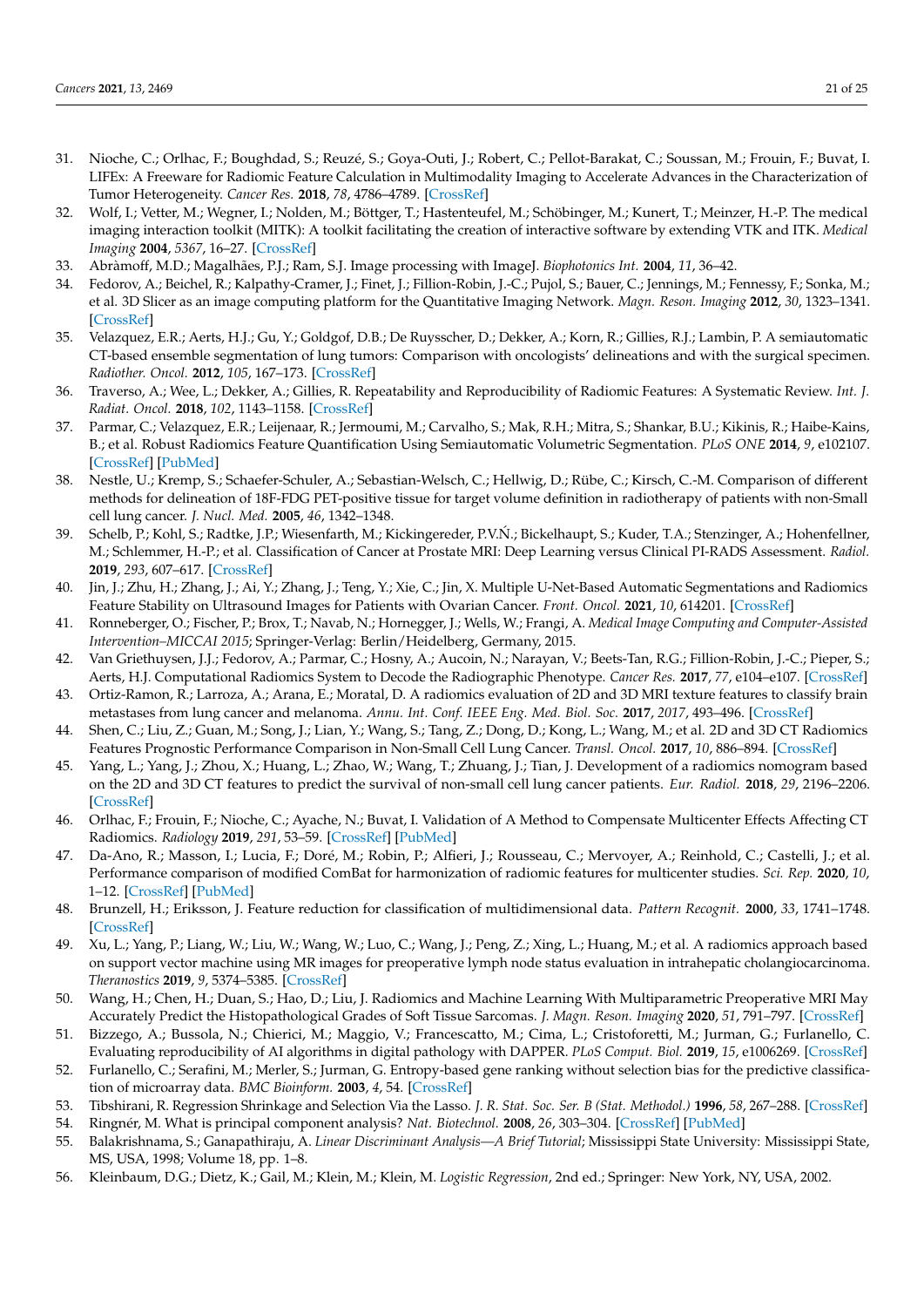- <span id="page-21-0"></span>57. Xie, C.; Ng, M.-Y.; Ding, J.; Leung, S.T.; Lo, C.S.Y.; Wong, H.Y.F.; Vardhanabhuti, V. Discrimination of pulmonary ground-glass opacity changes in COVID-19 and non-COVID-19 patients using CT radiomics analysis. *Eur. J. Radiol. Open* **2020**, *7*, 100271. [\[CrossRef\]](http://doi.org/10.1016/j.ejro.2020.100271) [\[PubMed\]](http://www.ncbi.nlm.nih.gov/pubmed/32959017)
- <span id="page-21-1"></span>58. Zhang, B.; He, X.; Ouyang, F.; Gu, D.; Dong, Y.; Zhang, L.; Mo, X.; Huang, W.; Tian, J.; Zhang, S. Radiomic machine-learning classifiers for prognostic biomarkers of advanced nasopharyngeal carcinoma. *Cancer Lett.* **2017**, *403*, 21–27. [\[CrossRef\]](http://doi.org/10.1016/j.canlet.2017.06.004) [\[PubMed\]](http://www.ncbi.nlm.nih.gov/pubmed/28610955)
- <span id="page-21-2"></span>59. St, J.P.O.E.D.; Dumais, S.; Osuna, E.; Platt, J.; Scholkopf, B. Support vector machines. *IEEE Intell. Syst.* **1998**, *13*, 18–28. [\[CrossRef\]](http://doi.org/10.1109/5254.708428)
- <span id="page-21-3"></span>60. Peterson, L.E. K-nearest neighbor. *Scholarpedia* **2009**, *4*, 1883. [\[CrossRef\]](http://doi.org/10.4249/scholarpedia.1883)
- <span id="page-21-4"></span>61. Rokach, L.; Maimon, O. Decision Trees. In *Data Mining and Knowledge Discovery Handbook*; Springer: Boston, MA, USA, 2005; pp. 165–192.
- <span id="page-21-5"></span>62. Breiman, L. Random Forests. *Mach. Learn.* **2001**, *45*, 5–32. [\[CrossRef\]](http://doi.org/10.1023/A:1010933404324)
- <span id="page-21-6"></span>63. Zhang, Y.; Oikonomou, A.; Wong, A.; Haider, M.A.; Khalvati, F. Radiomics-based Prognosis Analysis for Non-Small Cell Lung Cancer. *Sci. Rep.* **2017**, *7*, srep46349. [\[CrossRef\]](http://doi.org/10.1038/srep46349)
- <span id="page-21-7"></span>64. Parmar, C.; Grossmann, P.; Bussink, J.; Lambin, P.; Aerts, H.J.W.L. Machine Learning methods for Quantitative Radiomic Biomarkers. *Sci. Rep.* **2015**, *5*, 13087. [\[CrossRef\]](http://doi.org/10.1038/srep13087)
- <span id="page-21-8"></span>65. Xie, C.; Du, R.; Ho, J.W.; Pang, H.H.; Chiu, K.W.; Lee, E.Y.; Vardhanabhuti, V. Effect of machine learning re-sampling techniques for imbalanced datasets in 18F-FDG PET-based radiomics model on prognostication performance in cohorts of head and neck cancer patients. *Eur. J. Nucl. Med. Mol. Imaging* **2020**, *47*, 2826–2835. [\[CrossRef\]](http://doi.org/10.1007/s00259-020-04756-4)
- <span id="page-21-9"></span>66. Iasonos, A.; Schrag, D.; Raj, G.V.; Panageas, K.S. How to Build and Interpret a Nomogram for Cancer Prognosis. *J. Clin. Oncol.* **2008**, *26*, 1364–1370. [\[CrossRef\]](http://doi.org/10.1200/JCO.2007.12.9791)
- <span id="page-21-10"></span>67. Yamaoka, K.; Nakagawa, T.; Uno, T. Application of Akaike's information criterion (AIC) in the evaluation of linear pharmacokinetic equations. *J. Pharmacokinet. Biopharm.* **1978**, *6*, 165–175. [\[CrossRef\]](http://doi.org/10.1007/BF01117450)
- <span id="page-21-11"></span>68. Wels, M.; Carneiro, G.; Aplas, A.; Huber, M.; Hornegger, J.; Comaniciu, D. A Discriminative Model-Constrained Graph Cuts Approach to Fully Automated Pediatric Brain Tumor Segmentation in 3-D MRI. In *Proceedings of the Computer Vision*; Springer Science and Business Media LLC: Berlin/Heidelberg, Germany, 2008; Volume 11, pp. 67–75.
- <span id="page-21-12"></span>69. Shi, Z.; Miao, C.; Schoepf, U.J.; Savage, R.H.; Dargis, D.M.; Pan, C.; Chai, X.; Li, X.L.; Xia, S.; Zhang, X.; et al. A clinically applicable deep-learning model for detecting intracranial aneurysm in computed tomography angiography images. *Nat. Commun.* **2020**, *11*, 1–11. [\[CrossRef\]](http://doi.org/10.1038/s41467-020-19527-w)
- <span id="page-21-13"></span>70. Zheng, X.; Yao, Z.; Huang, Y.; Yu, Y.; Wang, Y.; Liu, Y.; Mao, R.; Li, F.; Xiao, Y.; Wang, Y.; et al. Deep learning radiomics can predict axillary lymph node status in early-stage breast cancer. *Nat. Commun.* **2020**, *11*, 1236. [\[CrossRef\]](http://doi.org/10.1038/s41467-020-15027-z) [\[PubMed\]](http://www.ncbi.nlm.nih.gov/pubmed/32144248)
- <span id="page-21-30"></span><span id="page-21-14"></span>71. Jones, C.M.; Athanasiou, T. Summary Receiver Operating Characteristic Curve Analysis Techniques in the Evaluation of Diagnostic Tests. *Ann. Thorac. Surg.* **2005**, *79*, 16–20. [\[CrossRef\]](http://doi.org/10.1016/j.athoracsur.2004.09.040)
- <span id="page-21-15"></span>72. Bizzego, A.; Bussola, N.; Salvalai, D.; Chierici, M.; Maggio, V.; Jurman, G.; Furlanello, C. Integrating deep and radiomics features in cancer bioimaging T2. In Proceedings of the 2019 IEEE Conference on Computational Intelligence in Bioinformatics and Computational Biology (CIBCB), Siena, Italy, 9–11 July 2019. [\[CrossRef\]](http://doi.org/10.1109/cibcb.2019.8791473)
- <span id="page-21-16"></span>73. Ozenne, B.; Subtil, F.; Maucort-Boulch, D. The precision–recall curve overcame the optimism of the receiver operating characteristic curve in rare diseases. *J. Clin. Epidemiol.* **2015**, *68*, 855–859. [\[CrossRef\]](http://doi.org/10.1016/j.jclinepi.2015.02.010) [\[PubMed\]](http://www.ncbi.nlm.nih.gov/pubmed/25881487)
- <span id="page-21-17"></span>74. Shah, N.D.; Steyerberg, E.W.; Kent, D.M. Big Data and Predictive Analytics. *JAMA* **2018**, *320*, 27–28. [\[CrossRef\]](http://doi.org/10.1001/jama.2018.5602)
- <span id="page-21-18"></span>75. Shah, N.H.; Milstein, A.; Bagley, S.C. Making Machine Learning Models Clinically Useful. *JAMA* **2019**, *322*, 1351. [\[CrossRef\]](http://doi.org/10.1001/jama.2019.10306)
- <span id="page-21-19"></span>76. LeCun, Y.; Bengio, Y.; Hinton, G. Deep learning. *Nature* **2015**, *521*, 436–444. [\[CrossRef\]](http://doi.org/10.1038/nature14539)
- <span id="page-21-20"></span>77. Chen, S.; Ma, K.; Zheng, Y. Med3d: Transfer learning for 3d medical image analysis. *arXiv* **2019**, arXiv:1904.00625.
- <span id="page-21-21"></span>78. Kamnitsas, K.; Ledig, C.; Newcombe, V.; Simpson, J.P.; Kane, A.D.; Menon, D.K.; Rueckert, D.; Glocker, B. Efficient multi-scale 3D CNN with fully connected CRF for accurate brain lesion segmentation. *Med. Image Anal.* **2017**, *36*, 61–78. [\[CrossRef\]](http://doi.org/10.1016/j.media.2016.10.004)
- <span id="page-21-22"></span>79. Krizhevsky, A.; Sutskever, I.; Hinton, G.E. Imagenet classification with deep convolutional neural networks. *Commun. ACM* **2012**, *60*, 1097–1105. [\[CrossRef\]](http://doi.org/10.1145/3065386)
- <span id="page-21-23"></span>80. Kim, Y.J.; Bae, J.P.; Chung, J.W.; Park, D.K.; Kim, K.G.; Kim, Y.J. New polyp image classification technique using transfer learning of network-in-network structure in endoscopic images. *Sci. Rep.* **2021**, *11*, 3605. [\[CrossRef\]](http://doi.org/10.1038/s41598-021-83199-9) [\[PubMed\]](http://www.ncbi.nlm.nih.gov/pubmed/33574394)
- <span id="page-21-24"></span>81. Szegedy, C.; Vanhoucke, V.; Ioffe, S.; Shlens, J.; Wojna, Z. Rethinking the inception architecture for computer vision. *Conf. Proc.* **2016**, 2818–2826. [\[CrossRef\]](http://doi.org/10.1109/CVPR.2016.308)
- <span id="page-21-25"></span>82. He, K.; Zhang, X.; Ren, S.; Sun, J. Deep Residual Learning for Image Recognition T2. In Proceedings of the 2016 IEEE Conference on Computer Vision and Pattern Recognition (CVPR), Las Vegas, NV, USA, 27–30 June 2016. [\[CrossRef\]](http://doi.org/10.1109/cvpr.2016.90)
- <span id="page-21-26"></span>83. Hu, Y.; Xie, C.; Yang, H.; Ho, J.W.; Wen, J.; Han, L.; Lam, K.-O.; Wong, I.Y.; Law, S.Y.; Chiu, K.W.; et al. Computed tomographybased deep-learning prediction of neoadjuvant chemoradiotherapy treatment response in esophageal squamous cell carcinoma. *Radiother. Oncol.* **2021**, *154*, 6–13. [\[CrossRef\]](http://doi.org/10.1016/j.radonc.2020.09.014) [\[PubMed\]](http://www.ncbi.nlm.nih.gov/pubmed/32941954)
- <span id="page-21-27"></span>84. Shorten, C.; Khoshgoftaar, T.M. A survey on Image Data Augmentation for Deep Learning. *J. Big Data* **2019**, *6*, 60. [\[CrossRef\]](http://doi.org/10.1186/s40537-019-0197-0)
- <span id="page-21-28"></span>85. Perez, L.; Wang, J. The effectiveness of data augmentation in image classification using deep learning. *arXiv* **2017**, arXiv:1712.04621.
- <span id="page-21-29"></span>86. Huynh, B.Q.; Li, H.; Giger, M.L. Digital mammographic tumor classification using transfer learning from deep convolutional neural networks. *J. Med. Imaging* **2016**, *3*, 034501. [\[CrossRef\]](http://doi.org/10.1117/1.JMI.3.3.034501) [\[PubMed\]](http://www.ncbi.nlm.nih.gov/pubmed/27610399)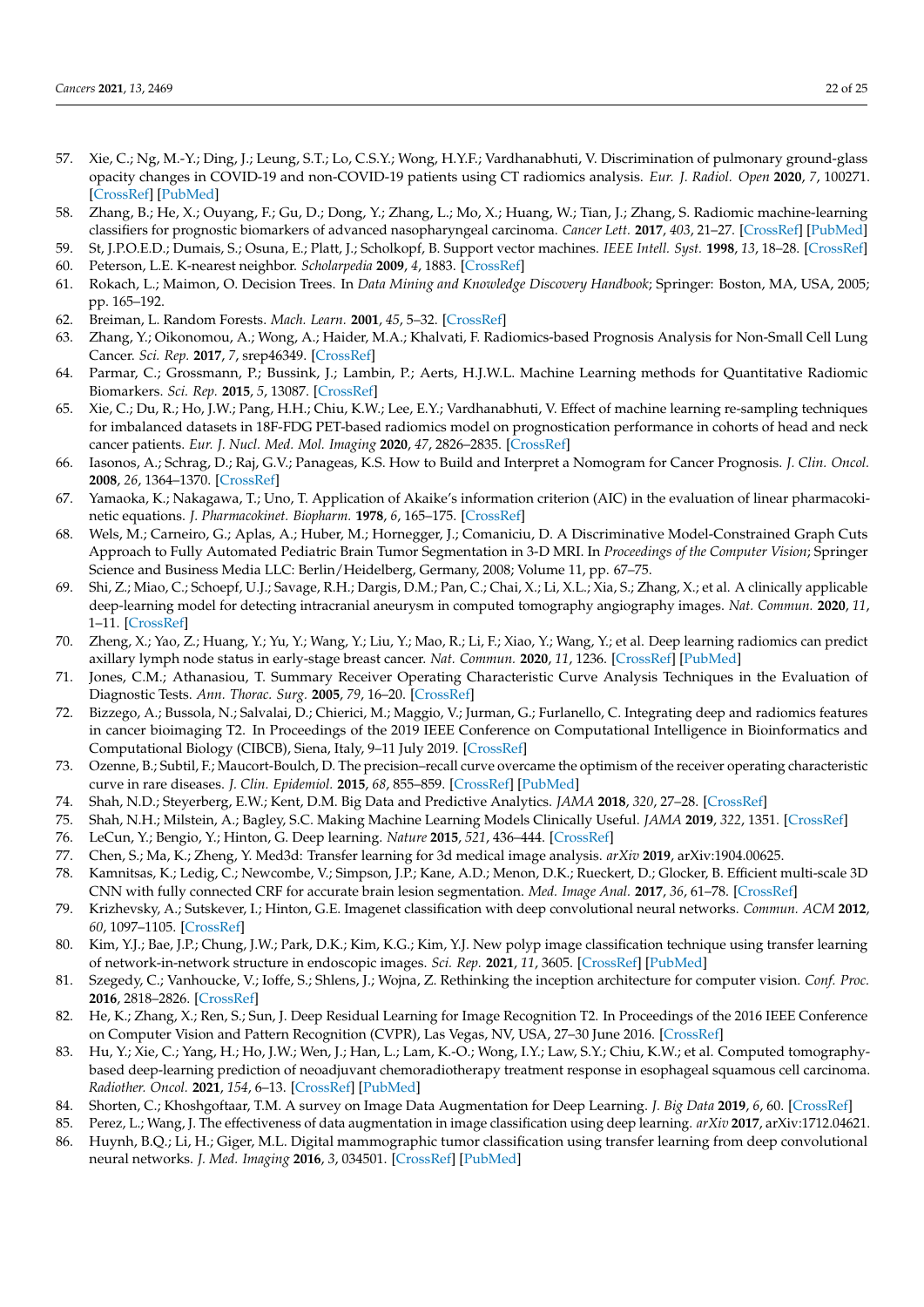- <span id="page-22-21"></span><span id="page-22-0"></span>87. Shin, H.-C.; Roth, H.R.; Gao, M.; Lu, L.; Xu, Z.; Nogues, I.; Yao, J.; Mollura, D.; Summers, R.M. Deep Convolutional Neural Networks for Computer-Aided Detection: CNN Architectures, Dataset Characteristics and Transfer Learning. *IEEE Trans. Med Imaging* **2016**, *35*, 1285–1298. [\[CrossRef\]](http://doi.org/10.1109/TMI.2016.2528162)
- <span id="page-22-1"></span>88. Wu, L.; Yang, X.; Cao, W.; Zhao, K.; Li, W.; Ye, W.; Chen, X.; Zhou, Z.; Liu, Z.; Liang, C. Multiple Level CT Radiomics Features Preoperatively Predict Lymph Node Metastasis in Esophageal Cancer: A Multicentre Retrospective Study. *Front. Oncol.* **2020**, *9*, 1548. [\[CrossRef\]](http://doi.org/10.3389/fonc.2019.01548)
- <span id="page-22-2"></span>89. Kontos, D.; Summers, R.M.; Giger, M.L. Special Section Guest Editorial: Radiomics and Deep Learning. *J. Med. Imaging* **2018**, *4*, 041301. [\[CrossRef\]](http://doi.org/10.1117/1.JMI.4.4.041301)
- <span id="page-22-3"></span>90. Du, R.; Lee, V.H.; Yuan, H.; Lam, K.-O.; Pang, H.H.; Chen, Y.; Lam, E.Y.; Khong, P.-L.; Lee, A.W.; Kwong, D.L.; et al. Radiomics Model to Predict Early Progression of Nonmetastatic Nasopharyngeal Carcinoma after Intensity Modulation Radiation Therapy: A Multicenter Study. *Radiol. Artif. Intell.* **2019**, *1*, e180075. [\[CrossRef\]](http://doi.org/10.1148/ryai.2019180075) [\[PubMed\]](http://www.ncbi.nlm.nih.gov/pubmed/33937796)
- <span id="page-22-12"></span><span id="page-22-4"></span>91. Papadimitroulas, P.; Brocki, L.; Chung, N.C.; Marchadour, W.; Vermet, F.; Gaubert, L.; Eleftheriadis, V.; Plachouris, D.; Visvikis, D.; Kagadis, G.C.; et al. Artificial intelligence: Deep learning in oncological radiomics and challenges of interpretability and data harmonization. *Phys. Medica* **2021**, *83*, 108–121. [\[CrossRef\]](http://doi.org/10.1016/j.ejmp.2021.03.009) [\[PubMed\]](http://www.ncbi.nlm.nih.gov/pubmed/33765601)
- <span id="page-22-13"></span><span id="page-22-5"></span>92. Yun, J.; Park, J.E.; Lee, H.; Ham, S.; Kim, N.; Kim, H.S. Radiomic features and multilayer perceptron network classifier: A robust MRI classification strategy for distinguishing glioblastoma from primary central nervous system lymphoma. *Sci. Rep.* **2019**, *9*, 1–10. [\[CrossRef\]](http://doi.org/10.1038/s41598-019-42276-w)
- <span id="page-22-14"></span><span id="page-22-6"></span>93. Hosny, A.; Aerts, H.J.; Mak, R.H. Handcrafted versus deep learning radiomics for prediction of cancer therapy response. *Lancet Digit. Health* **2019**, *1*, e106–e107. [\[CrossRef\]](http://doi.org/10.1016/S2589-7500(19)30062-7)
- <span id="page-22-7"></span>94. Cai, J.; Zheng, J.; Shen, J.; Yuan, Z.; Xie, M.; Gao, M.; Tan, H.; Liang, Z.-G.; Rong, X.; Li, Y.; et al. A Radiomics Model for Predicting the Response to Bevacizumab in Brain Necrosis after Radiotherapy. *Clin. Cancer Res.* **2020**, *26*, 5438–5447. [\[CrossRef\]](http://doi.org/10.1158/1078-0432.CCR-20-1264)
- <span id="page-22-15"></span><span id="page-22-8"></span>95. Su, X.; Chen, N.; Sun, H.; Liu, Y.; Yang, X.; Wang, W.; Zhang, S.; Tan, Q.; Su, J.; Gong, Q.; et al. Automated machine learning based on radiomics features predicts H3 K27M mutation in midline gliomas of the brain. *Neuro-Oncol.* **2019**, *22*, 393–401. [\[CrossRef\]](http://doi.org/10.1093/neuonc/noz184)
- <span id="page-22-16"></span><span id="page-22-9"></span>96. Wang, S.; Zha, Y.; Li, W.; Wu, Q.; Li, X.; Niu, M.; Wang, M.; Qiu, X.; Li, H.; Yu, H.; et al. A fully automatic deep learning system for COVID-19 diagnostic and prognostic analysis. *Eur. Respir. J.* **2020**, *56*, 2000775. [\[CrossRef\]](http://doi.org/10.1183/13993003.00775-2020) [\[PubMed\]](http://www.ncbi.nlm.nih.gov/pubmed/32444412)
- <span id="page-22-17"></span>97. Zhang, H.-T.; Zhang, J.-S.; Nan, Y.-D.; Zhao, Y.; Fu, E.-Q.; Xie, Y.-H.; Liu, W.; Li, W.-P.; Zhang, H.-J.; Jiang, H.; et al. Automated detection and quantification of COVID-19 pneumonia: CT imaging analysis by a deep learning-based software. *Eur. J. Nucl. Med. Mol. Imaging* **2020**, *47*, 1–8. [\[CrossRef\]](http://doi.org/10.1007/s00259-020-04953-1) [\[PubMed\]](http://www.ncbi.nlm.nih.gov/pubmed/32666395)
- <span id="page-22-18"></span><span id="page-22-10"></span>98. Tan, H.-B.; Xiong, F.; Jiang, Y.-L.; Huang, W.-C.; Wang, Y.; Li, H.-H.; You, T.; Fu, T.-T.; Lu, R.; Peng, B.-W. The study of automatic machine learning base on radiomics of non-focus area in the first chest CT of different clinical types of COVID-19 pneumonia. *Sci. Rep.* **2020**, *10*, 1–10. [\[CrossRef\]](http://doi.org/10.1038/s41598-020-76141-y)
- <span id="page-22-19"></span><span id="page-22-11"></span>99. Mandrekar, J.N. Receiver Operating Characteristic Curve in Diagnostic Test Assessment. *J. Thorac. Oncol.* **2010**, *5*, 1315–1316. [\[CrossRef\]](http://doi.org/10.1097/JTO.0b013e3181ec173d)
- <span id="page-22-22"></span><span id="page-22-20"></span>100. Cao, Q.; Li, Y.; Li, Z.; An, D.; Li, B.; Lin, Q. Development and validation of a radiomics signature on differentially expressed features of 18F-FDG PET to predict treatment response of concurrent chemoradiotherapy in thoracic esophagus squamous cell carcinoma. *Radiother. Oncol.* **2020**, *146*, 9–15. [\[CrossRef\]](http://doi.org/10.1016/j.radonc.2020.01.027) [\[PubMed\]](http://www.ncbi.nlm.nih.gov/pubmed/32065875)
- <span id="page-22-30"></span>101. Hu, Y.; Xie, C.; Yang, H.; Ho, J.W.K.; Wen, J.; Han, L.; Chiu, K.W.H.; Fu, J.; Vardhanabhuti, V. Assessment of Intratumoral and Peritumoral Computed Tomography Radiomics for Predicting Pathological Complete Response to Neoadjuvant Chemoradiation in Patients With Esophageal Squamous Cell Carcinoma. *JAMA Netw. Open* **2020**, *3*, e2015927. [\[CrossRef\]](http://doi.org/10.1001/jamanetworkopen.2020.15927)
- <span id="page-22-29"></span>102. Yang, Z.; He, B.; Zhuang, X.; Gao, X.; Wang, D.; Li, M.; Lin, Z.; Luo, R. CT-based radiomic signatures for prediction of pathologic complete response in esophageal squamous cell carcinoma after neoadjuvant chemoradiotherapy. *J. Radiat. Res.* **2019**, *60*, 538–545. [\[CrossRef\]](http://doi.org/10.1093/jrr/rrz027) [\[PubMed\]](http://www.ncbi.nlm.nih.gov/pubmed/31111948)
- <span id="page-22-28"></span>103. Hou, Z.; Li, S.; Ren, W.; Liu, J.; Yan, J.; Wan, S. Radiomic analysis in T2W and SPAIR T2W MRI: Predict treatment response to chemoradiotherapy in esophageal squamous cell carcinoma. *J. Thorac. Dis.* **2018**, *10*, 2256–2267. [\[CrossRef\]](http://doi.org/10.21037/jtd.2018.03.123) [\[PubMed\]](http://www.ncbi.nlm.nih.gov/pubmed/29850130)
- <span id="page-22-25"></span>104. Beukinga, R.J.; Hulshoff, J.B.; Mul, V.E.M.; Noordzij, W.; Kats-Ugurlu, G.; Slart, R.H.J.A.; Plukker, J.T.M. Prediction of Response to Neoadjuvant Chemotherapy and Radiation Therapy with Baseline and Restaging 18F-FDG PET Imaging Biomarkers in Patients with Esophageal Cancer. *Radiology* **2018**, *287*, 983–992. [\[CrossRef\]](http://doi.org/10.1148/radiol.2018172229) [\[PubMed\]](http://www.ncbi.nlm.nih.gov/pubmed/29533721)
- <span id="page-22-27"></span>105. Hou, Z.; Ren, W.; Li, S.; Liu, J.; Sun, Y.; Yan, J.; Wan, S. Radiomic analysis in contrast-enhanced CT: Predict treatment response to chemoradiotherapy in esophageal carcinoma. *Oncotarget* **2017**, *8*, 104444–104454. [\[CrossRef\]](http://doi.org/10.18632/oncotarget.22304) [\[PubMed\]](http://www.ncbi.nlm.nih.gov/pubmed/29262652)
- <span id="page-22-26"></span>106. Van Rossum, P.S.; Fried, D.V.; Zhang, L.; Hofstetter, W.L.; Van Vulpen, M.; Meijer, G.J.; Court, L.E.; Lin, S.H. The Incremental Value of Subjective and Quantitative Assessment of 18F-FDG PET for the Prediction of Pathologic Complete Response to Preoperative Chemoradiotherapy in Esophageal Cancer. *J. Nucl. Med.* **2016**, *57*, 691–700. [\[CrossRef\]](http://doi.org/10.2967/jnumed.115.163766)
- <span id="page-22-24"></span>107. Beukinga, R.J.; Hulshoff, J.B.; Van Dijk, L.V.; Muijs, C.T.; Burgerhof, J.G.M.; Kats-Ugurlu, G.; Slart, R.H.J.A.; Slump, C.H.; Mul, V.E.M.; Plukker, J.T.M. Predicting Response to Neoadjuvant Chemoradiotherapy in Esophageal Cancer with Textural Features Derived from Pretreatment18F-FDG PET/CT Imaging. *J. Nucl. Med.* **2017**, *58*, 723–729. [\[CrossRef\]](http://doi.org/10.2967/jnumed.116.180299)
- <span id="page-22-23"></span>108. Desbordes, P.; Ruan, S.; Modzelewski, R.; Pineau, P.; Vauclin, S.; Gouel, P.; Michel, P.; Di Fiore, F.; Vera, P.; Gardin, I. Predictive value of initial FDG-PET features for treatment response and survival in esophageal cancer patients treated with chemo-radiation therapy using a random forest classifier. *PLoS ONE* **2017**, *12*, e0173208. [\[CrossRef\]](http://doi.org/10.1371/journal.pone.0173208)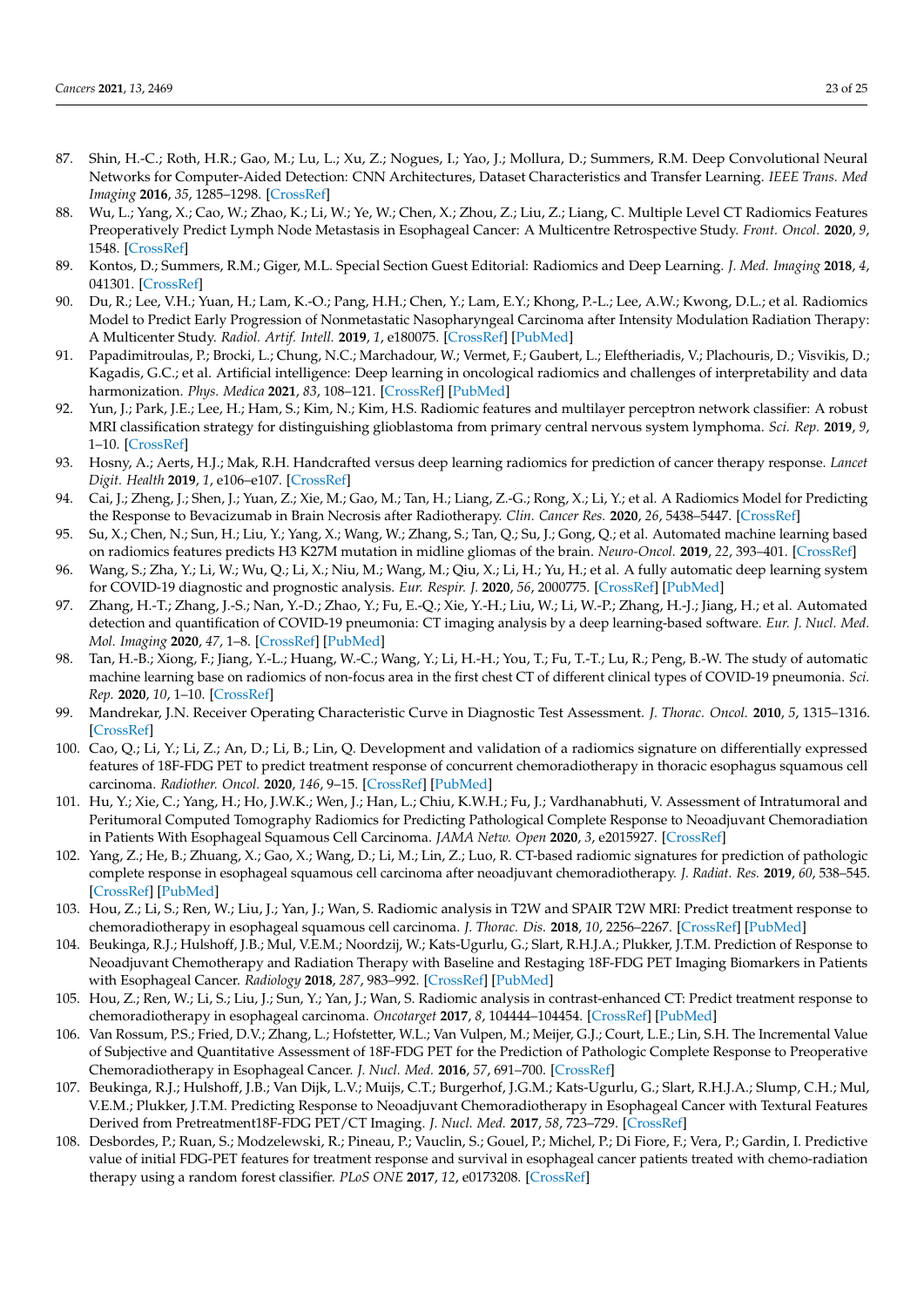- <span id="page-23-16"></span><span id="page-23-7"></span><span id="page-23-6"></span><span id="page-23-5"></span><span id="page-23-4"></span><span id="page-23-3"></span><span id="page-23-2"></span><span id="page-23-1"></span><span id="page-23-0"></span>109. Ypsilantis, P.-P.; Siddique, M.; Sohn, H.-M.; Davies, A.; Cook, G.; Goh, V.; Montana, G. Predicting Response to Neoadjuvant Chemotherapy with PET Imaging Using Convolutional Neural Networks. *PLoS ONE* **2015**, *10*, e0137036. [\[CrossRef\]](http://doi.org/10.1371/journal.pone.0137036)
- <span id="page-23-15"></span><span id="page-23-9"></span><span id="page-23-8"></span>110. Zhang, H.; Tan, S.; Chen, W.; Kligerman, S.; Kim, G.; D'Souza, W.D.; Suntharalingam, M.; Lu, W. Modeling Pathologic Response of Esophageal Cancer to Chemoradiation Therapy Using Spatial-Temporal 18F-FDG PET Features, Clinical Parameters, and Demographics. *Int. J. Radiat. Oncol.* **2014**, *88*, 195–203. [\[CrossRef\]](http://doi.org/10.1016/j.ijrobp.2013.09.037) [\[PubMed\]](http://www.ncbi.nlm.nih.gov/pubmed/24189128)
- <span id="page-23-17"></span><span id="page-23-10"></span>111. Qiu, Q.; Duan, J.; Deng, H.; Han, Z.; Gu, J.; Yue, N.J.; Yin, Y. Development and Validation of a Radiomics Nomogram Model for Predicting Postoperative Recurrence in Patients With Esophageal Squamous Cell Cancer Who Achieved pCR After Neoadjuvant Chemoradiotherapy Followed by Surgery. *Front. Oncol.* **2020**, *10*, 1398. [\[CrossRef\]](http://doi.org/10.3389/fonc.2020.01398) [\[PubMed\]](http://www.ncbi.nlm.nih.gov/pubmed/32850451)
- <span id="page-23-23"></span><span id="page-23-11"></span>112. Chen, Y.-H.; Lue, K.-H.; Chu, S.-C.; Chang, B.-S.; Wang, L.-Y.; Liu, D.-W.; Liu, S.-H.; Chao, Y.-K.; Chan, S.-C. Combining the radiomic features and traditional parameters of 18F-FDG PET with clinical profiles to improve prognostic stratification in patients with esophageal squamous cell carcinoma treated with neoadjuvant chemoradiotherapy and surgery. *Ann. Nucl. Med.* **2019**, *33*, 657–670. [\[CrossRef\]](http://doi.org/10.1007/s12149-019-01380-7) [\[PubMed\]](http://www.ncbi.nlm.nih.gov/pubmed/31218571)
- <span id="page-23-22"></span><span id="page-23-13"></span><span id="page-23-12"></span>113. Yang, C.-K.; Yeh, J.C.-Y.; Yu, W.-H.; Chien, L.-I.; Lin, K.-H.; Huang, W.-S.; Hsu, P.-K. Deep Convolutional Neural Network-Based Positron Emission Tomography Analysis Predicts Esophageal Cancer Outcome. *J. Clin. Med.* **2019**, *8*, 844. [\[CrossRef\]](http://doi.org/10.3390/jcm8060844)
- <span id="page-23-21"></span><span id="page-23-14"></span>114. Xie, C.; Yang, P.; Zhang, X.; Xu, L.; Wang, X.; Li, X.; Zhang, L.; Xie, R.; Yang, L.; Jing, Z.; et al. Sub-region based radiomics analysis for survival prediction in oesophageal tumours treated by definitive concurrent chemoradiotherapy. *EBioMedicine* **2019**, *44*, 289–297. [\[CrossRef\]](http://doi.org/10.1016/j.ebiom.2019.05.023) [\[PubMed\]](http://www.ncbi.nlm.nih.gov/pubmed/31129097)
- <span id="page-23-20"></span>115. LaRue, R.T.H.M.; Klaassen, R.; Jochems, A.; Leijenaar, R.T.H.; Hulshof, M.C.C.M.; Henegouwen, M.I.V.B.; Schreurs, W.M.J.; Sosef, M.N.; Van Elmpt, W.; Van Laarhoven, H.W.M.; et al. Pre-treatment CT radiomics to predict 3-year overall survival following chemoradiotherapy of esophageal cancer. *Acta Oncol.* **2018**, *57*, 1475–1481. [\[CrossRef\]](http://doi.org/10.1080/0284186X.2018.1486039)
- <span id="page-23-19"></span>116. Foley, K.G.; Hills, R.; Berthon, B.; Marshall, C.; Parkinson, C.; Lewis, W.G.; Crosby, T.D.L.; Spezi, E.; Roberts, S.A. Development and validation of a prognostic model incorporating texture analysis derived from standardised segmentation of PET in patients with oesophageal cancer. *Eur. Radiol.* **2018**, *28*, 428–436. [\[CrossRef\]](http://doi.org/10.1007/s00330-017-4973-y)
- <span id="page-23-18"></span>117. Xiong, J.; Yu, W.; Ma, J.; Ren, Y.; Fu, X.; Zhao, J. The Role of PET-Based Radiomic Features in Predicting Local Control of Esophageal Cancer Treated with Concurrent Chemoradiotherapy. *Sci. Rep.* **2018**, *8*, 1–11. [\[CrossRef\]](http://doi.org/10.1038/s41598-018-28243-x)
- <span id="page-23-24"></span>118. Qu, J.; Shen, C.; Qin, J.; Wang, Z.; Liu, Z.; Guo, J.; Zhang, H.; Gao, P.; Bei, T.; Wang, Y.; et al. The MR radiomic signature can predict preoperative lymph node metastasis in patients with esophageal cancer. *Eur. Radiol.* **2019**, *29*, 906–914. [\[CrossRef\]](http://doi.org/10.1007/s00330-018-5583-z)
- <span id="page-23-26"></span>119. Tan, X.; Ma, Z.; Yan, L.; Ye, W.; Liu, Z.; Liang, C. Radiomics nomogram outperforms size criteria in discriminating lymph node metastasis in resectable esophageal squamous cell carcinoma. *Eur. Radiol.* **2019**, *29*, 392–400. [\[CrossRef\]](http://doi.org/10.1007/s00330-018-5581-1)
- <span id="page-23-25"></span>120. Shen, C.; Liu, Z.; Wang, Z.; Guo, J.; Zhang, H.; Wang, Y.; Qin, J.; Li, H.; Fang, M.; Tang, Z.; et al. Building CT Radiomics Based Nomogram for Preoperative Esophageal Cancer Patients Lymph Node Metastasis Prediction. *Transl. Oncol.* **2018**, *11*, 815–824. [\[CrossRef\]](http://doi.org/10.1016/j.tranon.2018.04.005)
- <span id="page-23-27"></span>121. Li, X.-F.; Wang, Q.; Duan, S.-F.; Yao, B.; Liu, C.-Y. Heterogeneity of T3 stage esophageal squamous cell carcinoma in different parts based on enhanced CT radiomics. *Medicine* **2020**, *99*, e21470. [\[CrossRef\]](http://doi.org/10.1097/MD.0000000000021470) [\[PubMed\]](http://www.ncbi.nlm.nih.gov/pubmed/32769880)
- <span id="page-23-29"></span>122. Ou, J.; Li, R.; Zeng, R.; Wu, C.-Q.; Chen, Y.; Chen, T.-W.; Zhang, X.-M.; Wu, L.; Jiang, Y.; Yang, J.-Q.; et al. CT radiomic features for predicting resectability of oesophageal squamous cell carcinoma as given by feature analysis: A case control study. *Cancer Imaging* **2019**, *19*, 66. [\[CrossRef\]](http://doi.org/10.1186/s40644-019-0254-0) [\[PubMed\]](http://www.ncbi.nlm.nih.gov/pubmed/31619297)
- <span id="page-23-28"></span>123. Hoshino, I.; Yokota, H.; Ishige, F.; Iwatate, Y.; Takeshita, N.; Nagase, H.; Uno, T.; Matsubara, H. Radiogenomics predicts the expression of microRNA-1246 in the serum of esophageal cancer patients. *Sci. Rep.* **2020**, *10*, 1–8. [\[CrossRef\]](http://doi.org/10.1038/s41598-020-59500-7)
- <span id="page-23-30"></span>124. Daly, J.M.; Karnell, L.H.; Menck, H.R. National Cancer Data Base report on esophageal carcinoma. *Cancer* **1996**, *78*, 1820–1828. [\[CrossRef\]](http://doi.org/10.1002/(SICI)1097-0142(19961015)78:8<1820::AID-CNCR25>3.0.CO;2-Z)
- <span id="page-23-31"></span>125. Ng, T.; Vezeridis, M.P. Advances in the surgical treatment of esophageal cancer. *J. Surg. Oncol.* **2010**, *101*, 725–729. [\[CrossRef\]](http://doi.org/10.1002/jso.21566) [\[PubMed\]](http://www.ncbi.nlm.nih.gov/pubmed/20512949)
- <span id="page-23-32"></span>126. Pasquali, S.; Yim, G.; Vohra, R.S.; Mocellin, S.; Nyanhongo, D.; Marriott, P.; Geh, J.I.; Griffiths, E.A. Survival After Neoadjuvant and Adjuvant Treatments Compared to Surgery Alone for Resectable Esophageal Carcinoma. *Ann. Surg.* **2017**, *265*, 481–491. [\[CrossRef\]](http://doi.org/10.1097/SLA.0000000000001905) [\[PubMed\]](http://www.ncbi.nlm.nih.gov/pubmed/27429017)
- <span id="page-23-33"></span>127. Tepper, J.; Krasna, M.J.; Niedzwiecki, D.; Hollis, D.; Reed, C.E.; Goldberg, R.; Kiel, K.; Willett, C.; Sugarbaker, D.; Mayer, R. Phase III Trial of Trimodality Therapy With Cisplatin, Fluorouracil, Radiotherapy, and Surgery Compared With Surgery Alone for Esophageal Cancer: CALGB 9781. *J. Clin. Oncol. Off. J. Am. Soc. Clin. Oncol.* **2008**, *26*, 1086–1092. [\[CrossRef\]](http://doi.org/10.1200/JCO.2007.12.9593) [\[PubMed\]](http://www.ncbi.nlm.nih.gov/pubmed/18309943)
- <span id="page-23-34"></span>128. Shapiro, J.; van Lanschot, J.J.B.; Hulshof, M.C.; van Hagen, P.; van Berge Henegouwen, M.I.; Wijnhoven, B.P.L.; van Laarhoven, H.W.M.; Nieuwenhuijzen, G.A.P.; Hospers, G.A.P.; Bonenkamp, J.J.; et al. Neoadjuvant chemoradiotherapy plus surgery versus surgery alone for oesophageal or junctional cancer (CROSS): Long-term results of a randomised controlled trial. *Lancet Oncol.* **2015**, *16*, 1090–1098. [\[CrossRef\]](http://doi.org/10.1016/S1470-2045(15)00040-6)
- <span id="page-23-35"></span>129. Eyck, B.M.; Onstenk, B.D.; Noordman, B.J.; Nieboer, D.; Spaander, M.C.W.; Valkema, R.; Lagarde, S.M.; Wijnhoven, B.P.L.; van Lanschot, J.J.B. Accuracy of Detecting Residual Disease After Neoadjuvant Chemoradiotherapy for Esophageal Cancer. *Ann. Surg.* **2020**, *271*, 245–256. [\[CrossRef\]](http://doi.org/10.1097/SLA.0000000000003397)
- <span id="page-23-36"></span>130. Sugawara, K.; Yamashita, H.; Uemura, Y.; Mitsui, T.; Yagi, K.; Nishida, M.; Aikou, S.; Mori, K.; Nomura, S.; Seto, Y. Numeric pathologic lymph node classification shows prognostic superiority to topographic pN classification in esophageal squamous cell carcinoma. *Surgery* **2017**, *162*, 846–856. [\[CrossRef\]](http://doi.org/10.1016/j.surg.2017.06.013) [\[PubMed\]](http://www.ncbi.nlm.nih.gov/pubmed/28739092)